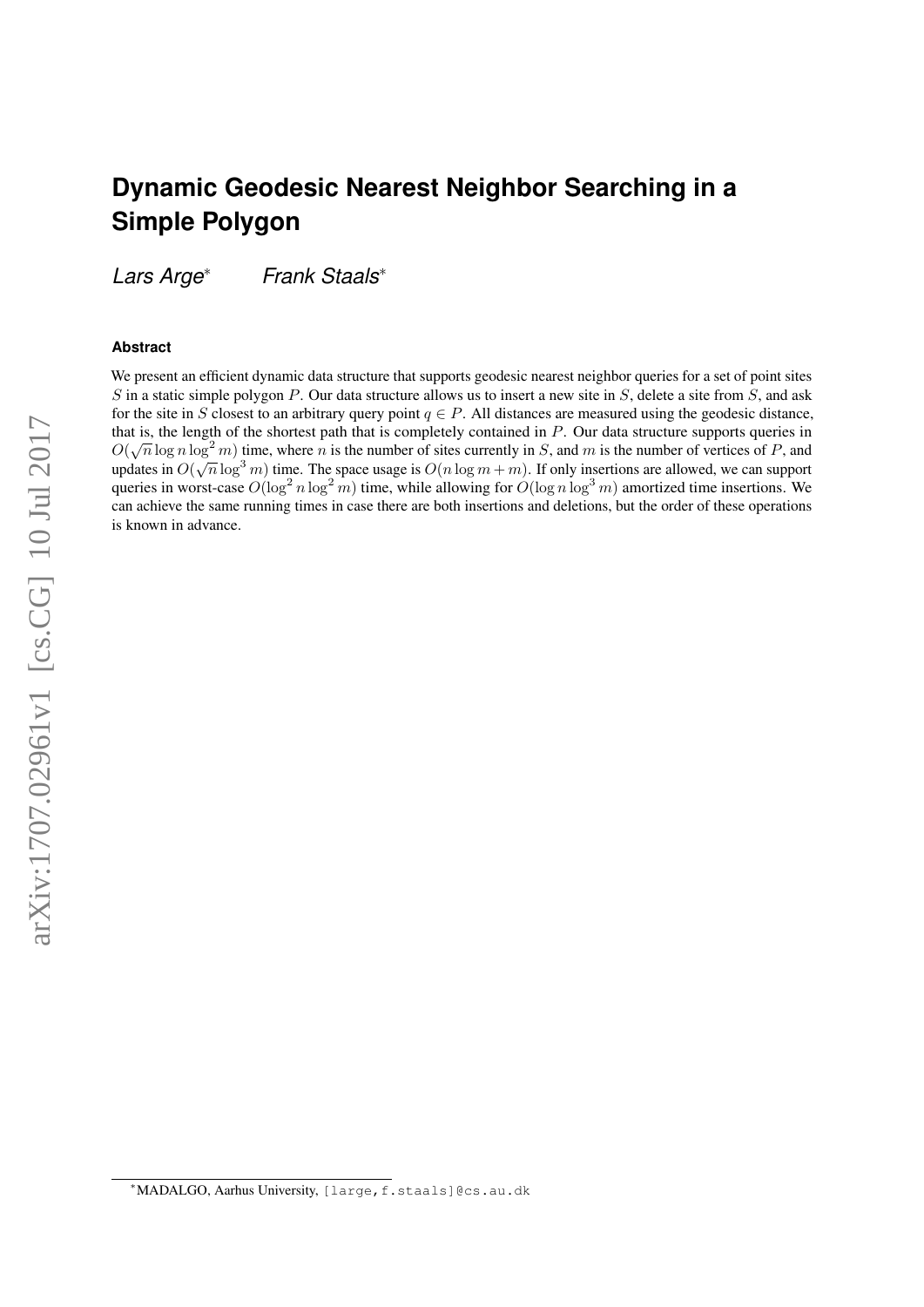# **1 Introduction**

Nearest neighbor searching is a classic problem in computational geometry in which we are given a set of point *sites*  $S$ , and we wish to preprocess these points such that for a query point  $q$ , we can efficiently find the site  $s \in S$  closest to q. We consider the case where S is a *dynamic* set of points inside a simple polygon P. That is, we may insert a new site into S or delete an existing one. We measure the distance between two points p and q by their *geodesic distance*  $\zeta(p,q)$ : the length of the *geodesic*  $\zeta(p,q)$ . The geodesic  $\zeta(p,q)$  is the shortest path connecting p and q that is completely contained in P.

**Motivation.** Our motivation for studying dynamic geodesic nearest neighbor searching originates from a problem in Ecology [\[4,](#page-15-0) [18\]](#page-16-0). We are given a threshold  $\varepsilon$ , and two sets of points in  $\mathbb{R}^2$ : a set of "red" points R, representing the locations at which an animal or plant species lived many years ago, and and a set of "blue" points B, representing locations where the species could occur today. Each point  $p \in R \cup B$ also has a real value  $p<sub>v</sub>$ , representing an environmental value such as temperature. The problem is to find, for every species (red point), the closest current location (blue point) where it can migrate to, provided that the environmental value (temperature) is similar to its original location, i.e. differs by at most  $\varepsilon$ .

In the setting described above, it is easy to solve the problem in  $O(n \log^2 n)$  time, where n is the total size of  $R$  and  $B$ . Simply build a balanced binary search tree that stores the blue points in its leaves, ordered by their  $v$ -values, and associate each internal node with the Voronoi diagram of its descendants. For each red point r we can then find the closest blue point in  $O(\log^2 n)$  time by selecting the nodes that together represent the interval  $[r_v - \varepsilon, r_v + \varepsilon]$ , and locating the closest point in each associated Voronoi diagram. However, the geographical environment may limit migration. For example, if the species considered is a land-based animal like a deer then it cannot cross a large water body. Hence, we would like to consider the problem in a more realistic environment. We restrict the movement of the species to a simple polygon P modeling the land, and measure distances using the geodesic distance.

Directly applying the previous approach in this new setting, this time building geodesic Voronoi diagrams, incurs a cost proportional to the size of the polygon, m, in every node of the tree. Thus this approach has a running time of  $\Omega(nm)$ . If, instead, we sweep a window of width  $2\varepsilon$  over the range of values, while maintaining our (offline) geodesic nearest neighbor data structure storing the set of blue points whose value lies in the window, we can solve the problem in only  $O(n(\log^2 n \log^2 m + \log^3 m) + m)$ time. This is a significant improvement over the previous method.

**Related Work.** A well known solution for nearest neighbor searching with a fixed set of n sites in  $\mathbb{R}^2$  is to build the Voronoi diagram and preprocess it for planar point location. This yields an optimal solution that allows for  $O(\log n)$  query time using  $O(n)$  space and  $O(n \log n)$  preprocessing time [\[6\]](#page-15-1). Voronoi diagrams have also been studied in case the set of sites is restricted to lie in a polygon P, and we measure the distance between two points p and q by their geodesic distance  $\mathcal{S}(p, q)$ . Aronov [\[2\]](#page-15-2) shows that when P is simple and has m vertices, the geodesic Voronoi diagram has complexity  $O(n + m)$  and can be computed in  $O((n+m) \log(n+m) \log n)$  time. Papadopoulou and Lee [\[20\]](#page-16-1) present an improved algorithm that runs in  $O((n+m)\log(n+m))$  time. Hershberger and Suri [\[12\]](#page-16-2) give an  $O(m \log m)$  time implementation of the *continuous dijkstra* technique for the construction of a *shortest path map*. The shortest path map supports  $O(\log m)$  time geodesic distance queries between a fixed source point s and an arbitrary query point  $q$ , even in a polygon with holes. When running their algorithm "simultaneously" on all source points (sites) in S, their algorithm constructs the geodesic Voronoi diagram, even in a polygon with holes, in  $O((n + m) \log(n + m))$  time. These results all allow for  $O(\log(n + m))$  time nearest neighbor queries. Unfortunately, these results are efficient only when the set of sites S is fixed, as inserting or deleting even a single site may cause a linear number of changes in the Voronoi diagram.

To support nearest neighbor queries, it is, however, not necessary to explicitly maintain the (geodesic) Voronoi diagram. Bentley and Saxe [\[3\]](#page-15-3) show that nearest neighbor searching is a *decomposable search problem*. That is, we can find the answer to a query by splitting S into groups, computing the solution for each group individually, and taking the solution that is best over all groups. This observation has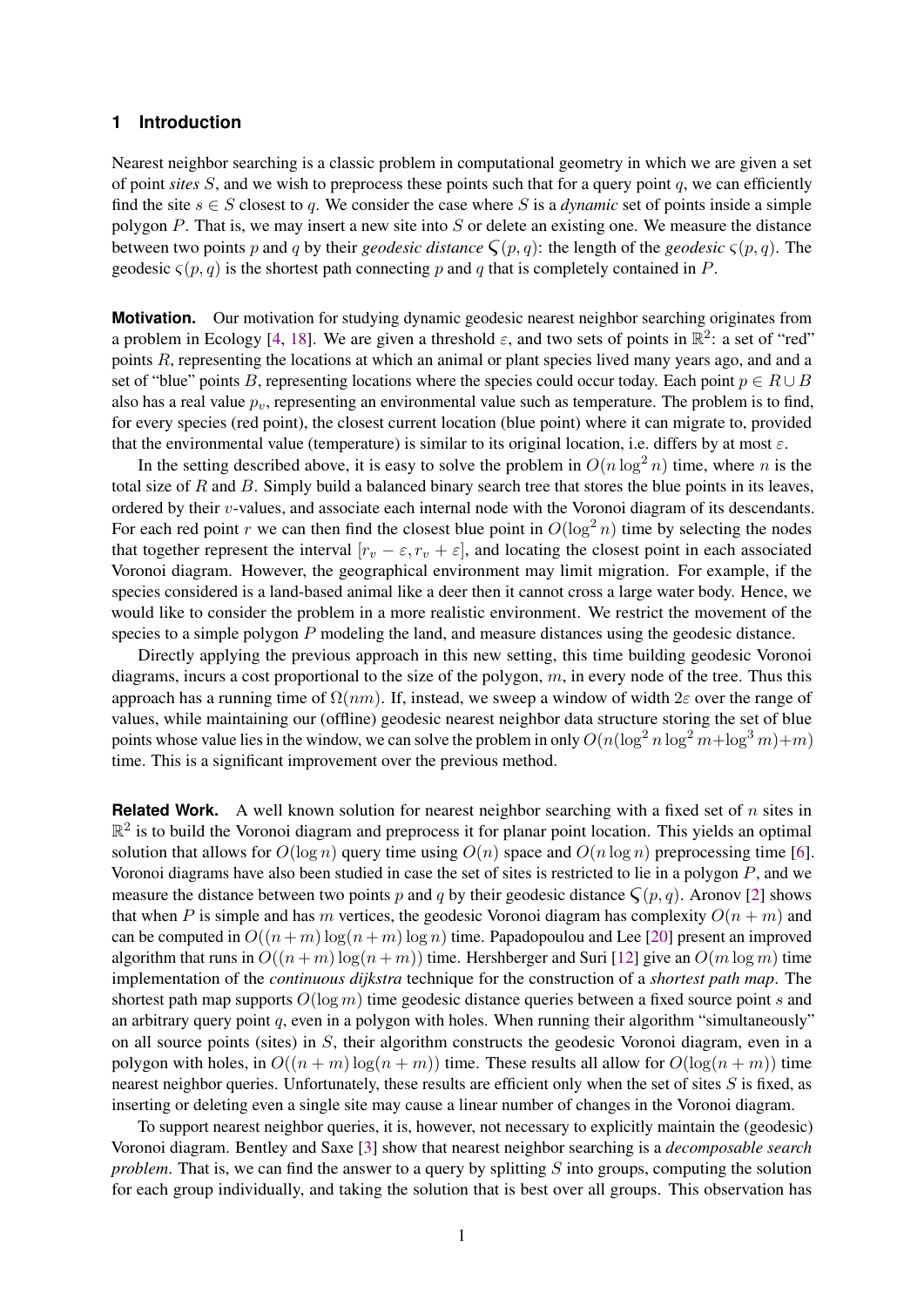<span id="page-2-1"></span>

Fig. 1: A sketch of the global approach. The diagonal d splits P into  $P_\ell$  and  $P_r$ . The k sites in  $P_\ell$  induce a forest V in  $P_r$  with  $O(k)$  degree three nodes, but potentially  $O(m)$  degree two nodes. Using V we can locate the site closest to q among the sites in  $P_\ell$ .

been used in several other approaches for nearest neighbor searching with the Euclidean distance  $[1, 7]$  $[1, 7]$  $[1, 7]$ .<sup>[1](#page-2-0)</sup> However, even with this observation, it is hard to get both polylogarithmic update and query time. Only recently, Chan [\[5\]](#page-15-6) managed to achieve such results by maintaining the convex hull of a set of points in  $\mathbb{R}^3$ . Via a well-known lifting transformation this also allows (Euclidean) nearest neighbor queries for points in  $\mathbb{R}^2$ . Chan's solution uses  $O(n)$  space, and allows for  $O(\log^2 n)$  queries, while supporting insertions and deletions in  $O(\log^3 n)$  and  $O(\log^6 n)$  amortized time, respectively. Very recently, Kaplan et al. [\[13\]](#page-16-3) managed to reduce the deletion time to  $O(\log^5 n)$ . In addition, they obtain polylogarithmic update and query times for more general, constant complexity, distance functions. Note however that the function describing the geodesic distance may have complexity  $\Theta(m)$ , and thus these results do not transfer easily to our setting.

In the geodesic case, directly combining the decomposable search problem approach with the static geodesic Voronoi diagrams described above does not lead to an efficient solution. Similar to in our migration problem, this leads to an  $\Omega(m)$  cost corresponding to the complexity of the polygon on every update. Simultaneously and independently from us Oh and Ahn [\[17\]](#page-16-4) developed an approach that answers queries in  $O(\sqrt{n}\log(n+m))$  time, and updates in  $O(\sqrt{n}\log n\log^2 m)$  time. Some of their ideas are similar to ours.

**Our Results.** We develop a dynamic data structure to support nearest neighbor queries for a set of sites  $S$  inside a (static) simple polygon  $P$ . Our data structure allows us to locate the site in  $S$  closest to a query point  $q \in P$ , to insert a new site s into S, and to delete a site from S. Our data structure supports queries in  $O(\sqrt{n}\log n\log^2 m)$  time, and updates in  $O(\sqrt{n}\log^3 m)$  time, where n is the number of sites currently in S and m is the number of vertices of P. The space usage is  $O(n \log m + m)$ .

As with other decomposable search problems [\[3\]](#page-15-3), we can adapt our data structure to improve the query and update time if there are no deletions. In this insertion-only setting, queries take worst-case  $O(\log^2 n \log^2 m)$  time, and insertions take amortized  $O(\log n \log^3 m)$  time. Furthermore, we show that we can achieve the same running times in case there are both insertions and deletions, but the order of these operations is known in advance. The space usage of this version is  $O(n \log n \log m + m)$ .

**The Global Approach.** The general idea in our approach is to recursively partition the polygon into two roughly equal size sub-polygons  $P_\ell$  and  $P_r$  that are separated by a diagonal. Additionally, we

<span id="page-2-0"></span><sup>&</sup>lt;sup>1</sup> Indeed, it is also used in our initial solution to the migration problem.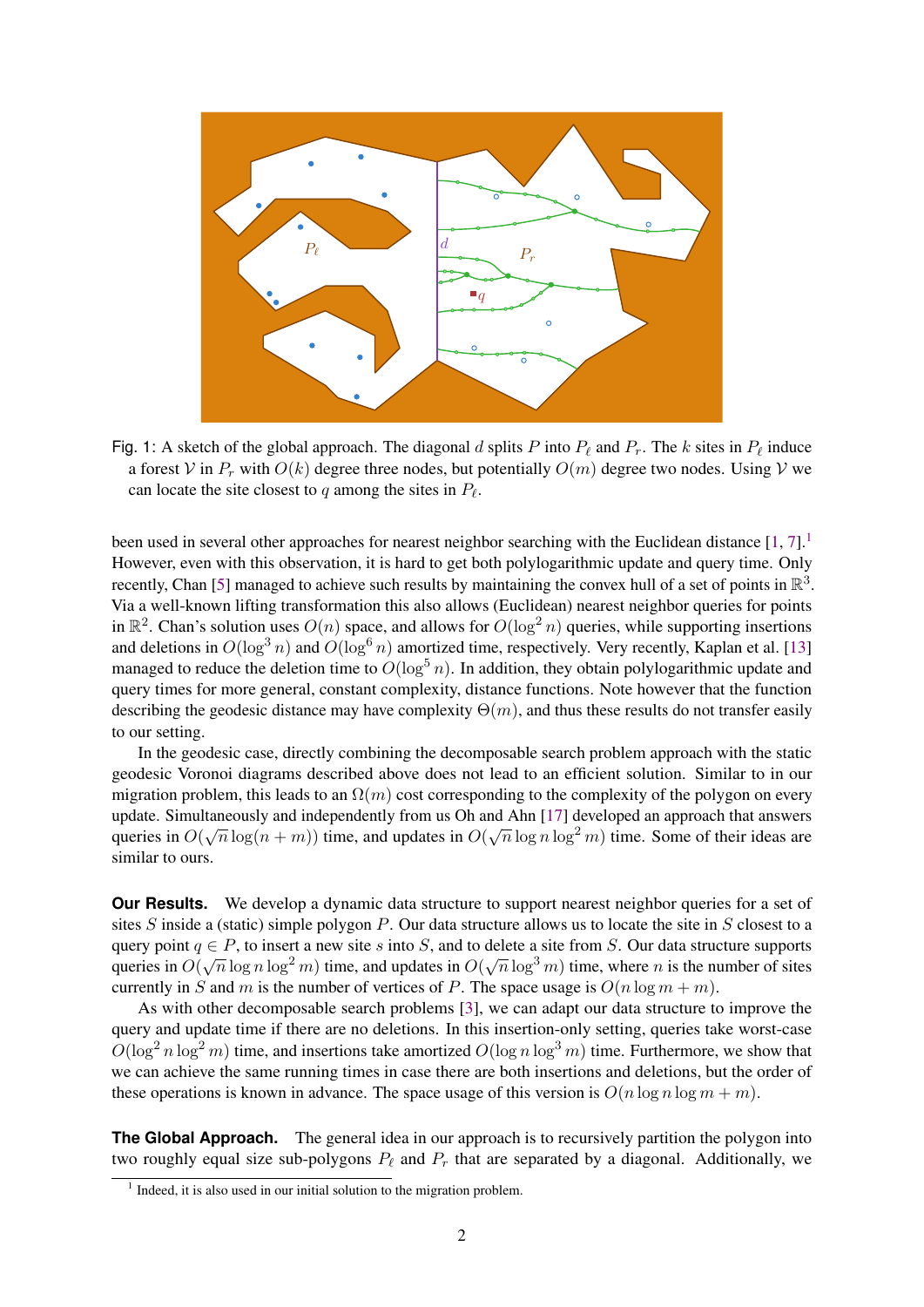partition the sites that lie in  $P_\ell$  into a small number of subsets. The Voronoi diagram that such a subset  $S^*$  induces in the *other* half of the polygon,  $P_r$ , is a forest V. See Fig. [1](#page-2-1) for an illustration. We show that we can efficiently construct a compact representation of this forest that supports planar point location queries. We handle the sites that lie in  $P_r$  analogously. When we get a query point  $q \in P_r$ , our forests allow us to find the site in  $P_\ell$  closest to q efficiently. To find the site in  $P_r$  closest to q, we recursively query in sub-polygon  $P_r$ . When we add or remove a site s we have to rebuild the forests associated with only few subsets containing  $s$ . We show that we can recompute each forest  $V$  efficiently.

We give a more detailed description of the approach in Section [2.](#page-3-0) The core of our solution is that we can represent, and construct, the Voronoi diagram  $\mathcal V$  that a set of sites  $S^*$  in  $P_\ell$  induces in  $P_r$  in time proportional to the size k of the subset  $S^*$ . In particular, our representation has a size  $O(k)$  and can be built in time  $O(k \log^2 m)$ . We show this in Section [4.](#page-10-0) The key to achieving this result is a representation of the bisector  $b_{st}$  of two sites s and t. Our representation of  $b_{st}$ , presented in Section [3,](#page-4-0) allows us to find the intersection of  $b_{st}$  with another bisector  $b_{tu}$  in  $P_r$  efficiently, and can be obtained from the input polygon in  $O(\log^2 m)$  time. We combine all of the components into a fully dynamic data structure in Section [5.](#page-14-0) Furthermore, we show that we can get improved query and update times in the insertion-only and offline-cases.

#### <span id="page-3-0"></span>**2 An Overview of the Data Structure**

As in previous work on geodesic Voronoi diagrams  $[2, 20]$  $[2, 20]$  $[2, 20]$ , we assume that P and S are in general position. That is, (i) no two sites s and t in S (ever) have the same geodesic distance to a vertex of  $P$ , and (ii) no three points (either sites or vertices) are colinear. Note that (i) implies that no bisector  $b_{st}$  between sites s and t contains a vertex of P.

We start by preprocessing  $P$  for two-point shortest path queries using the data structure by Guibas and Hershberger [\[10\]](#page-15-7) (see also the follow up note of Hershberger [\[11\]](#page-15-8)). This takes  $O(m)$  time and allows us to compute the geodesic distance  $\zeta(p, q)$  between any pair of query points  $p, q \in P$  in  $O(\log m)$  time. We then construct a balanced decomposition of  $P$  into sub-polygons [\[9\]](#page-15-9). A balanced decomposition is a binary tree in which each node represents a sub-polygon  $P'$  of P, together with a diagonal d of  $P'$  that splits  $P'$  into two sub-polygons  $P_\ell$  and  $P_r$  that have roughly the same number of vertices. As a result, the height of the tree, and thus the number of *levels* in the decomposition, is  $O(\log m)$ . The root of the tree represents the polygon P itself.

Consider a diagonal d of P' that splits P' into  $P_\ell$  and  $P_r$ , and let  $S_\ell = S \cap P_\ell$  denote the set of sites in  $P_\ell$ . The Voronoi diagram of  $S_\ell$  in  $P_r$  is a forest with  $O(k)$ , where  $k = |S_\ell|$ , nodes of degree one or three, and  $O(m)$  nodes of degree two [\[2\]](#page-15-2). The degree three nodes correspond to intersection points of two bisectors, and the degree one nodes correspond to intersection points of a bisector with the polygon boundary. See Fig. [1](#page-2-1) for an illustration. We refer to the topological structure of the forest, i.e. the forest with only the degree one and three nodes, of  $S_\ell$  as  $\mathcal V$ .

At every level of the decomposition, we partition the sites in  $S_{\ell}$  in  $O(\sqrt{n})$  subsets, each of size  $O(\sqrt{n})$ . For each subset S<sup>\*</sup> we explicitly build the embedded forest V that represents its Voronoi diagram in  $P_r$  using an algorithm for constructing a Hamiltonian abstract Voronoi diagram [\[15\]](#page-16-5). More specifically, for every degree one or three node, we compute the location of the intersection point that it is representing, and to which other nodes (of degree one or three) it is connected to. Furthermore, we preprocess  $V$  for planar point location. Note that the edges in this planar subdivision correspond to pieces of bisectors, and thus are actually chains of hyperbolic arcs, each of which may have a high internal complexity. We do not explicitly construct these chains, but show that there is an oracle that can decide if a query point  $q \in P_r$  lies above or below a chain (edge of the planar subdivision) in  $O(\log m)$  time. It follows that our representation of V has size  $O(k)$ , where  $k = |S^*|$ , and supports planar point location queries in  $O(\log k \log m)$  time. We handle the sites  $S_r = S \cap P_r$  in  $P_r$  analogously.

Once  $P'$  is a triangle, corresponding to a leaf in the balanced decomposition, the geodesic between any pair of points in  $P'$  is a single line segment, and thus the geodesic distance equals the Euclidean distance. In this case, we maintain the sites in  $P'$  in a dynamic Euclidean nearest neighbor data structure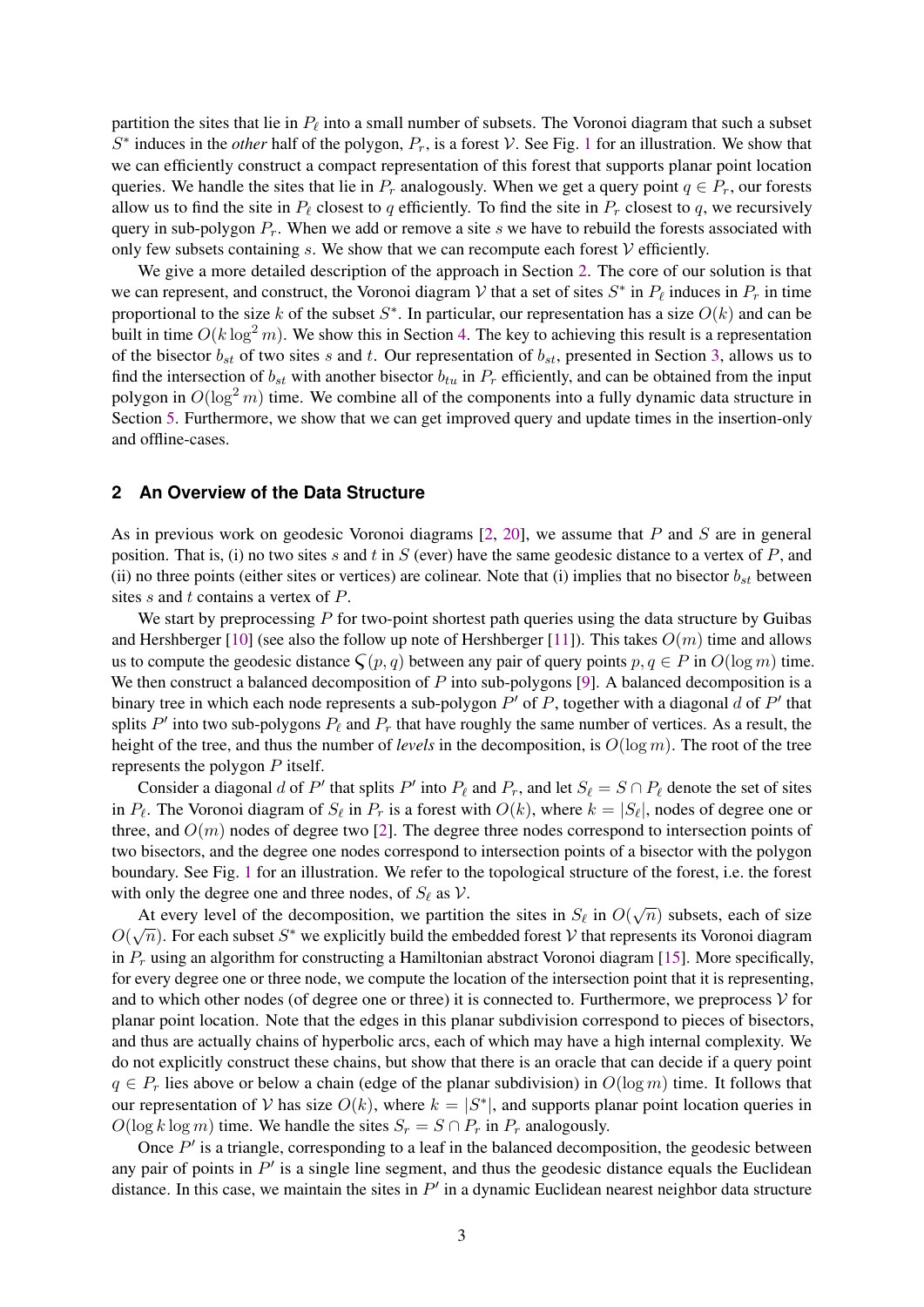such as the one of Chan [\[5\]](#page-15-6) or the much simpler data structure of Bentley and Saxe [\[3\]](#page-15-3).

Since every site s is stored in exactly one subset at every level of the decomposition, and the Voronoi diagram for each such subset has linear size, the data structure uses  $O(n \log m + m)$  space.

**Handling a Query.** Consider a nearest neighbor query with point  $q \in P'$  at a node of the balanced decomposition corresponding to sub-polygon  $P'$ , and let  $P_\ell$  and  $P_r$  be the sub-polygons into which  $P'$  is split. In case that  $q \in P_r$ , we find the site s in  $P_\ell$  closest to q, and recursively query the data structure for the nearest neighbor of q in sub-polygon  $P_r$ . We handle the case that  $q \in P_\ell$  analogously. Once  $P'$  is a triangle we find the site closest to q by querying the Euclidean nearest neighbor searching data structure associated with P'. For each of the  $O(\log m)$  levels of the balanced decomposition this gives us a candidate closest site, and we return the one that is closest over all.

Since we partitioned the set of sites  $S_\ell$  that lie in  $P_\ell$  into  $O(\sqrt{n})$  subsets, we can find the site  $s \in S_\ell$ closest to  $q$  by a point location query in the Voronoi diagram associated with each of these subsets. Each such a query takes  $O(\log n \log m)$  time, and thus we can find s in  $O(\sqrt{n} \log n \log m)$ . The final query in the Euclidean nearest neighbor data structure can easily be handled in  $O(\sqrt{n}\log n)$  time [\[3\]](#page-15-3). Since we have  $O(\log m)$  levels in the balanced decomposition, the total query time is  $O(\sqrt{n}\log n\log^2 m)$ .

**Handling Updates.** Consider inserting a new site s into the data structure, or removing s from S. The site s needs to be, or is, stored in exactly one subset at every level of the decomposition. Suppose that s needs to be, or is, in the subset  $S^*$  of  $S_\ell$  at some level of the decomposition. We then simply rebuild the forest V associated with S<sup>\*</sup>. In Section [4](#page-10-0) we will show that we can do this in  $O(|V| \log^2 m)$  time. Since the subset containing s, and thus its corresponding forest V, has size  $O(\sqrt{n})$ , the cost per level is  $O(\sqrt{n}\log^2 m)$ . Inserting s into or deleting s from the final Euclidean nearest neighbor data structure can be done in  $O(\sqrt{n})$  time [\[3\]](#page-15-3). It follows that the total update time is  $O(\sqrt{n}\log^3 m)$ .

## <span id="page-4-0"></span>**3 Representing a Bisector**

Assume without loss of generality that the diagonal d that splits P into  $P_\ell$  and  $P_r$  is a vertical line-segment, and let s and t be two sites in  $S_\ell$ . In this section we show that there is a representation of  $b_{st}^* = b_{st} \cap P_r$ , the part of the bisector  $b_{st}$  that lies in  $P_r$ , that allows efficient random access to the bisector vertices. Moreover, we can obtain such a representation using a slightly modified version of the two-point shortest path data structure of Guibas and Hershberger [\[10\]](#page-15-7).

Let s be a site in  $S_\ell$ , and consider the shortest path tree T rooted at s. Let  $e = \overline{uv}$  be an edge of T for which v is further away from s than  $u$ . The half-line starting at v that is colinear with, and extending e has its first intersection with the boundary  $\partial P$  of P in a point w. We refer to the segment  $\overline{vw}$  as the *extension segment* of  $v$  [\[2\]](#page-15-2). Let  $E_s$  denote the set of all extension segments of all vertices in  $T$ .

Consider two sites  $s, t \in S_{\ell}$ , and its bisector  $b_{st}$ . We then have

<span id="page-4-1"></span>**Lemma 1** (Lemma 3.22 of Aronov [\[2\]](#page-15-2)). *The bisector*  $b_{st}$  *is a smooth curve connecting two points on*  $\partial P$ *and having no other points in common with* ∂P*. It is the concatenation of* O(m) *straight and hyperbolic arcs. The points along*  $b_{st}$  *where adjacent pairs of these arcs meet, i.e., the vertices of*  $b_{st}$ *, are exactly the intersections of*  $b_{st}$  *with the segments of*  $E_s$  *or*  $E_t$ *.* 

<span id="page-4-2"></span>**Lemma 2** (Lemma 3.28 of Aronov [\[2\]](#page-15-2)). *For any point*  $p \in P$ , the bisector  $b_{st}$  intersects the shortest path ς(s, p) *in at most a single point.*

Consider a point p on  $\partial P_r$  and let  $\mathcal{P}(p, s, t)$  be the polygon defined by the shortest paths  $\zeta(s, p)$ ,  $\zeta(p, t)$ , and  $\zeta(t, s)$ . This polygon  $\mathcal{P}(p, s, t)$  is a pseudo-triangle  $\hat{\mathcal{P}}(p, s, t)$  whose corners  $\hat{s}$ ,  $\hat{t}$ , and  $\hat{p}$ , are connected to  $s, t$ , and  $p$  respectively, by arbitrary polylines.

Let s' and t' be the intersection points between d and the geodesics  $\varsigma(p, s)$  and  $\varsigma(p, t)$ , respectively, and assume without loss of generality that  $s'_y \le t'_y$ . The restriction of  $\mathcal{P}(p, s, t)$  to  $P_r$  is a *funnel*  $\mathcal{F}(p, s, t)$ , bounded by  $\zeta(t',p)$ ,  $\zeta(p, s')$ , and  $\overline{s't'}$ . See Fig. [2\(](#page-5-0)a). Note that  $\zeta(s, t)$  is contained in  $P_{\ell}$ .

Clearly, if  $b_{st}$  intersects  $P_r$  then it intersects d. There is at most one such intersection point: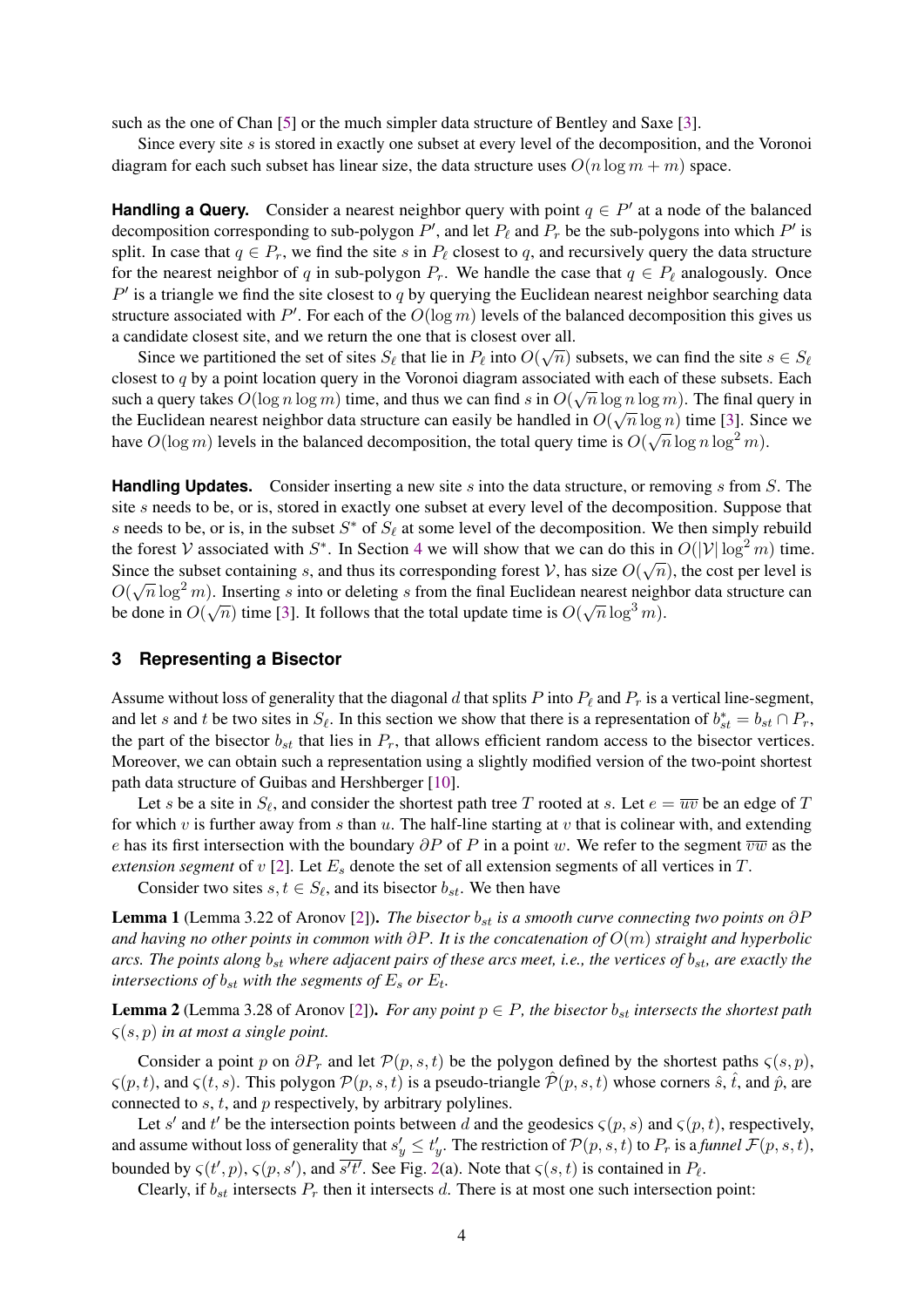<span id="page-5-0"></span>

<span id="page-5-1"></span>Fig. 2: (a) The polygon  $\mathcal{P}(p, s, t)$  bounded by the shortest paths between s, p, and t is a pseudo-triangle  $P(p, s, t)$  with polylines attached to its corners  $\hat{s}$ ,  $\hat{p}$ , and  $\hat{t}$ . It contains the funnel  $\mathcal{F}(p, s, t)$ . (b) The clipped extension segments in  $F_s^t$  are all pairwise disjoint, and end at the chain from t to z.



Fig. 3: The geodesic distance from t to  $w_1$  and  $w_2$  equals its Euclidean distance. The shortest path from s to  $w_2$  (dashed, green) has to go around R, and is thus strictly longer than  $||tw_2||$ .

#### <span id="page-5-2"></span>**Lemma 3.** *The bisector*  $b_{st}$  *intersects*  $d$  *in at most one point*  $w$ *.*

*Proof.* Assume, by contradiction, that  $b_{st}$  intersects d in two points  $w_1$  and  $w_2$ , with  $w_1$  above  $w_2$ . See Fig. [3\(](#page-5-1)b). Note that by Lemma [1,](#page-4-1)  $b_{st}$  cannot intersect  $\partial P_{\ell}$ , and thus d, in more than two points. Thus, the part of  $b_{st}$  that lies in  $P_\ell$  between  $w_1$  and  $w_2$  does not intersect  $\partial P_\ell$ . Observe that this implies that the region R enclosed by this part of the curve, and the part of the diagonal from  $w_1$  to  $w_2$  (i.e.  $\overline{w_1w_2}$ ) is empty. Moreover, since the shortest paths from t to  $w_1$  and to  $w_2$  intersect  $b_{st}$  only once (Lemma [2\)](#page-4-2) region R contains the shortest paths  $\zeta(t, w_1) = \overline{tw_1}$  and  $\zeta(t, w_2) = \overline{tw_2}$ .

Since s has the same geodesic distance to  $w_1$  and  $w_2$  as t, s must lie in the intersection X of the disks  $D_i$  with radius  $||tw_i||$  centered at  $w_i$ , for  $i \in 1, 2$ . It now follows that s lies in one of the connected sets, or "pockets", of  $X \setminus R$ . Assume without loss of generality that it lies in a pocket above t (i.e.  $s_y > t_y$ ). See Fig. [3.](#page-5-1) We now again use Lemma [2,](#page-4-2) and get that  $\varsigma(s, w_2)$  intersects  $b_{st}$  only once, namely in  $w_2$ . It follows that the shortest path from s to  $w_2$  has to go around  $R \ni t$ , and thus has length strictly larger than  $||tw_2||$ . Contradiction.  $\Vert tw_2 \Vert$ . Contradiction.

Since  $b_{st}$  intersects d only once (Lemma [3\)](#page-5-2), and there is a point of  $b_{st}$  on  $\zeta(s,t) \subset P_{\ell}$ , it follows that there is at most one point z where  $b_{st}$  intersects  $\partial P_r$  the outer boundary of  $P_r$ , i.e.  $\partial P_r \setminus d$ . Observe that therefore z is a corner of the pseudo-triangle  $\hat{P}(z, s, t)$ , and that  $\mathcal{F}(z, s, t) \subseteq \hat{P}(z, s, t)$ . Let  $b_{st}^* = b_{st} \cap P_r$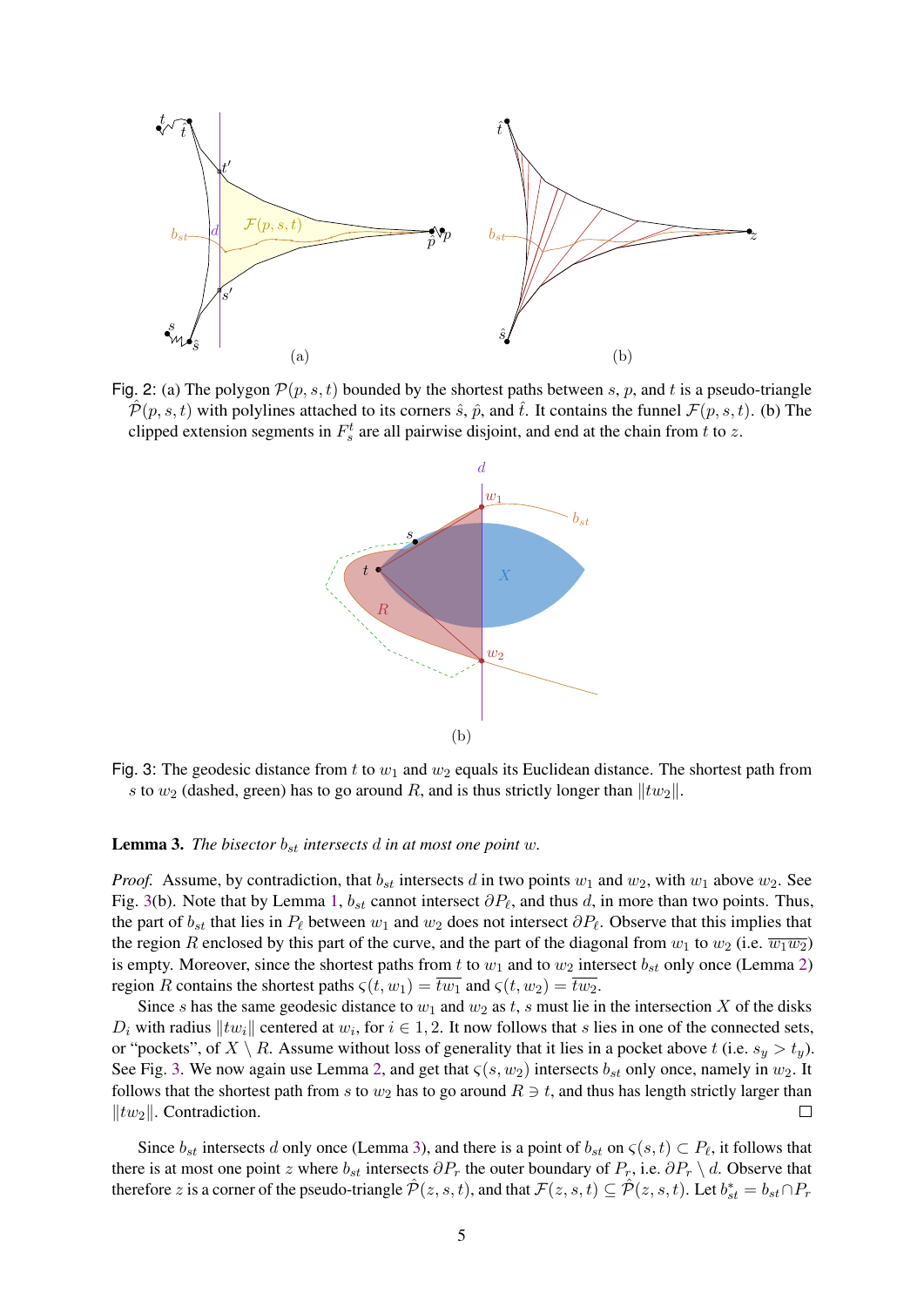<span id="page-6-1"></span>

Fig. 4: (a) Point v lies inside  $\hat{\mathcal{P}}(z, s, t)$ , so a shortest path from s to v that uses a vertex u outside of  $\mathcal{P}(z, s, t)$  intersects  $\partial \mathcal{P}(z, s, t)$  in a point p. This either yields two distinct shortest paths from s to p, or requires the shortest path from s to p via u to intersect  $b_{st}$  twice. Both yield a contradiction. (b) The extension segments in  $F_s^t$  are all pairwise disjoint, and end at the chain from t to z.

and orient it from  $w$  to  $z$ . We assign  $b_{st}$  the same orientation.

<span id="page-6-0"></span>**Lemma 4.** *(i) The bisector*  $b_{st}$  *does not intersect*  $\zeta(s, z)$  *or*  $\zeta(t, z)$  *in any point other than* z. *(ii) The part of the bisector*  $b_{st}$  *that lies in*  $P_r$  *is contained in*  $\mathcal{F}(z, s, t)$ *.* 

*Proof.* By Lemma [2](#page-4-2) the shortest path from s to any point  $v \in P$ , so in particular to z, intersects  $b_{st}$  in at most one point. Since, by definition, z lies on  $b_{st}$ , the shortest path  $\zeta(s, z)$  does not intersect  $b_{st}$  in any other point. The same applies for  $\zeta(t, z)$ , thus proving (i). For (ii) we observe that any internal point of  $\zeta(s, z)$  is closer to s than to t, and any internal point of  $\zeta(t, z)$  closer to t than to s. Thus,  $\zeta(s, z)$  and  $\varsigma(t, z)$  must be separated by  $b_{st}$ . It follows that  $b_{st} \cap P_r$  lies inside  $\mathcal{F}(z, s, t)$ .  $\Box$ 

<span id="page-6-2"></span>**Lemma 5.** All vertices of  $b_{st}^*$  lie on extension segments of the vertices in the pseudo-triangle  $\hat{\mathcal{P}}(z, s, t)$ .

*Proof.* Assume by contradiction that  $v \neq w$  is a vertex of  $b_{st}^* = b_{st} \cap P_r$  that is not defined by an extension segment of a vertex in  $\hat{\mathcal{P}}(z, s, t)$ . Instead, let  $e \in E_s$  be the extension segment containing v, and let  $u \in P \setminus \hat{P}(z, s, t)$  be the starting vertex of e. So  $\zeta(s, v)$  has u as its last internal vertex.

By Lemma [4,](#page-6-0)  $b_{st}^*$  is contained in  $\mathcal{F}(z, s, t)$  and thus in  $\hat{\mathcal{P}}(z, s, t)$ . Hence,  $v \in \hat{\mathcal{P}}(z, s, t)$ . Since  $v \in \mathcal{P}(z, s, t)$ , and  $u \notin \mathcal{P}(z, s, t)$  the shortest path from s to v intersects  $\partial \mathcal{P}(z, s, t)$  in some point p. See Fig. [4\(](#page-6-1)a). We then distinguish two cases: either p lies on  $\zeta(s, z) \cup \zeta(s, t)$ , or p lies on  $\zeta(t, z)$ .

In the former case this means there are two distinct shortest paths between  $s$  and  $p$ , that bound a region  $R$  that is non-empty, that is, it has positive area. Note that this region exists, even if  $u$  lies on the shortest path from s to its corresponding corner  $\hat{s}$  in  $\hat{P}(z, s, t)$  but not on  $\hat{P}(z, s, t)$  itself (i.e.  $u \in \zeta(s,t) \cup \zeta(s,z) \setminus \mathcal{P}(z,s,t)$ . Since P is a simple polygon, this region R is empty of obstacles, and we can shortcut one of the paths to  $p$ . This contradicts that such a path is a shortest path.

In the latter case the point p lies on  $\zeta(t, z)$ , which means that it is at least as close to t as it is to s. Since s is clearly closer to s than to t, this means that the shortest path from s to v (that visits u and p) intersects  $b_{st}$  somewhere between s and p. Since it again intersects  $b_{st}$  at v, we now have a contradiction: by Lemma [2,](#page-4-2) any shortest path from s to v intersects  $b_{st}$  at most once. The lemma follows.  $\Box$ 

Let  $F_s^t = e_1, ..., e_g$  denote the extension segments of the vertices of  $\zeta(t, s)$  and  $\zeta(s, z)$ , ordered along  $\hat{\mathcal{P}}(z, s, t)$ , and clipped to  $\hat{\mathcal{P}}(z, s, t)$ . See Fig. [2\(](#page-5-0)b). We define  $F_t^s$  analogously.

# <span id="page-6-3"></span>**Lemma 6.** All vertices of  $b_{st}^*$  lie on clipped extension segments in  $F_s^t \cup F_t^s$ .

*Proof.* By Lemma [5](#page-6-2) all vertices of  $b_{st}$  in  $P_r$  lie on  $\hat{\mathcal{P}}(z, s, t)$ . Furthermore, by Lemma [4](#page-6-0) all these vertices lie in  $\mathcal{F}(z, s, t)$ . Hence, it suffices to clip all extension segments to  $\hat{\mathcal{P}}(z, s, t)$  (or even  $\mathcal{F}(z, s, t)$ ). For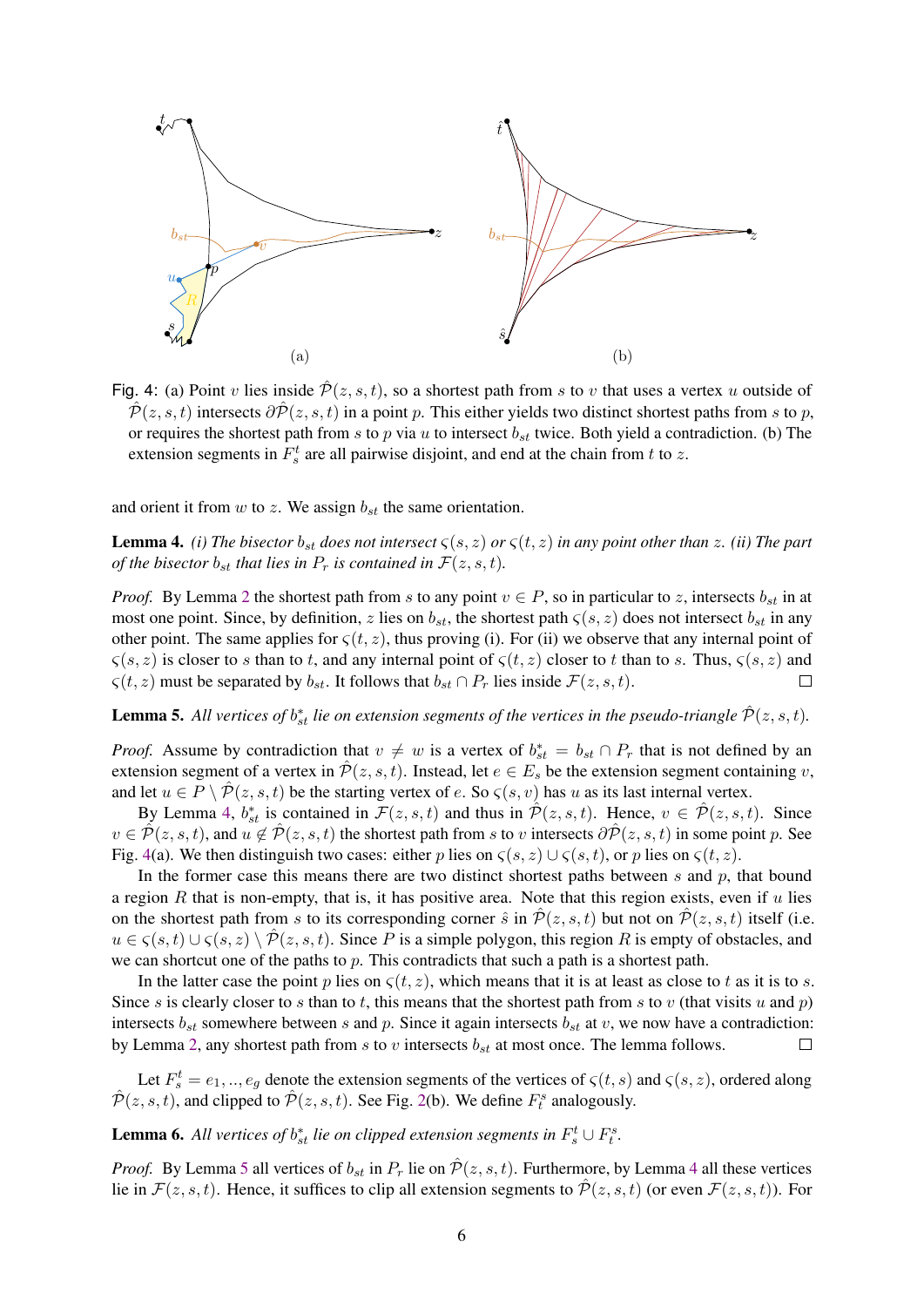

Fig. 5: The extension segments in  $F_s^t$  are all pairwise disjoint, and end at the chain from t to z.

all vertices on  $\zeta(t, z)$  the extension segments (with respect to s) are disjoint from  $\hat{\mathcal{P}}(z, s, t)$ . It follows that for site s, only the clipped extension segments from vertices on  $\zeta(s, t)$  and  $\zeta(s, z)$  are relevant. Analogously, for site t, only the clipped extension segments on  $\zeta(s,t)$  and  $\zeta(t,z)$  are relevant.  $\Box$ 

<span id="page-7-0"></span>**Observation 7.** The extension segments in  $F_s^t$  are all pairwise disjoint, start on  $\zeta(s,t)$  or  $\zeta(s,z)$ , and *end on*  $\zeta(t, z)$ *.* 

By Corollary 3.29 of Aronov [\[2\]](#page-15-2) every (clipped) extension segment in  $r \in F_s^t \cup F_t^s$  intersects  $b_{st}$  (and thus  $b_{st}^*$ ) at most once. Therefore, every such extension segment r splits the bisector in two. Together with Lemma [6](#page-6-3) and Observation [7](#page-7-0) this now give us sufficient information to efficiently binary search among the vertices of  $b_{st}^*$  when we have (efficient) access to  $\hat{\mathcal{P}}(z, s, t)$ .

<span id="page-7-1"></span>**Lemma 8.** Consider extension segments  $e_i$  and  $e_j$ , with  $i \leq j$ , in  $F_s^t$ . If  $e_i$  intersects  $b_{st}$  then so does  $e_j$ .

*Proof.* It follows from Lemma [4](#page-6-0) that  $b_{st}$  intersects  $\partial \hat{\mathcal{P}}(z, s, t)$  only in z and in a point w' on  $\zeta(s, t)$ . Thus,  $b_{st}$  partitions  $\hat{\mathcal{P}}(z, s, t)$  into an s-side, containing  $\zeta(s, z)$ , and a t-side, containing  $\zeta(t, z)$ . Since the extension segments also partition  $\hat{\mathcal{P}}(z, s, t)$  it then follows that the extension segments in  $F_s^t$  intersect  $b_{st}$ if and only if their starting point lies in the s-side and their ending point lies in the t-side. By Observation [7](#page-7-0) all segments in  $F_s^t$  end on  $\zeta(t, z)$ . Hence, they end on the t-side. We finish the proof by showing that if  $e_i \in F_s^t$  starts on the *s*-side, so must  $e_j \in F_s^t$ , with  $j \geq i$ .

The extension segments of vertices in  $\zeta(s, z)$  trivially have their start point on the s-side. It thus follows that they all intersect  $b_{st}$ . For the extension segments of vertices in  $\zeta(s, t)$  the ordering is such that the distance to s is monotonically decreasing. Hence, if  $e_i$  intersects  $b_{st}$ , and thus starts on the s-side, so does  $e_j$ , with  $j \geq i$ .  $\Box$ 

**Lemma 9.** Consider extension segments  $e_i$  and  $e_j$ , with  $i \leq j$ , in  $F_s^t$ . If  $e_i$  intersects  $b_{st}^*$  then so does  $e_j$ .

*Proof.* From Lemma [8](#page-7-1) it follows that if  $e_i$  intersects  $b_{st}$  then so does  $e_j$ , with  $j \geq i$ . So, we only have to show that if  $e_i$  intersects  $b_{st}$  in  $P_r$  then so does  $e_j$ . Since the extension segments in  $F_s^t$  are pairwise disjoint, it follows that if  $e_i$  intersects  $b_{st}$ , say in point p then  $e_j$ , with  $j \geq i$  must intersect  $b_{st}$  on the subcurve between p and z. Since  $b_{st}$  intersects d at most once (Lemma [3\)](#page-5-2), and  $p \in P_r$ , it follows that this part of the curve, and thus its intersection with  $e_i$ , also lies in  $P_r$ .  $\Box$ 

<span id="page-7-2"></span>**Corollary 10.** The segments in  $F_s^t$  that define a vertex in  $b_{st}^*$  form a suffix  $G_s^t$  of  $F_s^t$ . That is, there is an index a such that  $G_s^t = e_a, ..., e_g$  is exactly the set of extension segments in  $F_s^t$  that define a vertex of  $b_{st}^t$ .

When we have  $\hat{\mathcal{P}}(z, s, t)$  and the point w, we can find the value a from Corollary [10](#page-7-2) in  $O(\log m)$ time as follows. We binary search along  $\varsigma(t,s)$  to find the first vertex  $u_{\alpha'}$  such that  $u_{\alpha'}$  is closer to s then to t. For all vertices after  $u_{\alpha'}$ , its extension segment intersects  $b_{st}$  in  $\hat{\mathcal{P}}(z,s,t)$ . To find the first segment that intersects  $b_{st}$  in  $P_r$ , we find the first index  $a \ge a'$  for which the extension segment intersects d below w. In total this takes  $O(\log m)$  time.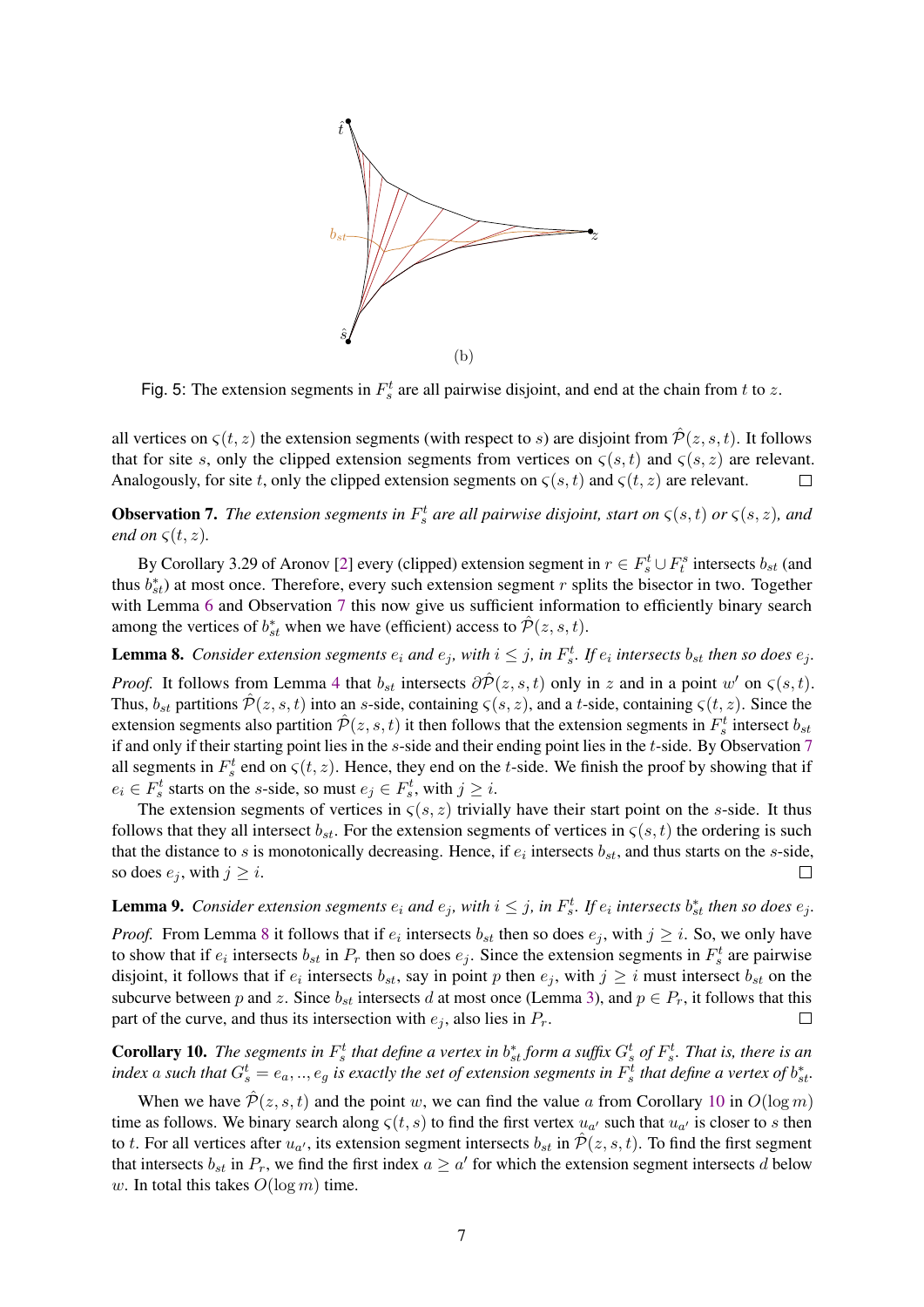Let  $G_s^t = r_1, ..., r_{g'} = e_a, ..., e_g$  be the ordered set of extension segments that intersect  $b_{st}^*$ . Similarly, let  $G_t^s = f_1, ..., f_{h'}$  be the suffix of extension segments from  $F_t^s$  that define a vertex of  $b_{st}^*$ .

<span id="page-8-0"></span>

<span id="page-8-1"></span>**Observation 11.** Let  $r_i$  be an extension segment in  $G_s^t$ , and let  $v_d$ *be the vertex of*  $b_{st}$  *on*  $r_i$ *. Let*  $f_j$  *be the last extension segment in*  $G_t^s$  such that  $f_j$  intersects  $r_i$  in a point closer to  $s$  than to  $t$ . See *Fig.* [6.](#page-8-0) The vertex  $v_c$  of  $b_{st}$  corresponding to  $f_i$  occurs before  $v_d$ , *that is*  $c < d$ *.* 



*Proof.* By definition of j it follows that the intersection point  $v_d$  of  $r_i$  and  $b_{st}^*$  lies between the intersection of  $r_i$  with  $f_j$  and  $f_{j+1}$ . See Fig. [6.](#page-8-0) Thus, the intersection point

<span id="page-8-2"></span>**Lemma 12.** Let  $j$  be the number of extension segments in  $G_t^s$  that intersect  $r_i$  in a point closer to  $s$  than *to t. Then*  $r_i$  *contains vertex*  $v_d = v_{i+j}$  *of*  $b_{st}^*$ *.* 

*Proof.* It follows from Corollary [10](#page-7-2) and the definition of  $G_s^t$  and  $G_t^s$  that all vertices of  $b_{st}^*$  lie on extension segments in  $\{r_1, ..., r_{g'}\} \cup \{f_1, ..., f_{h'}\}$ . Together with Corollary 3.29 of Aronov [\[2\]](#page-15-2) we get that every such extension segment defines exactly one vertex of  $b_{st}^*$ . Since the bisector intersects the segments  $r_1, ..., r_{g'}$ in order, there are exactly  $i-1$  vertices of  $b_{st}^*$  before  $v_d$ , defined by the extension segments in  $G_s^t$ . Let  $f_\ell$ be the last extension segment in  $G_t^s$  that intersects  $r_i$  in a point closer to s than to t. Observation [11](#page-8-1) gives us that this extension segment defines a vertex  $v_c$  of  $b_{st}$  with  $c < d$ . We then again use that  $b_{st}^*$  intersects the segments  $f_1, ..., f_{h'}$  in order, and thus  $\ell = j$ . Hence,  $v_d$  is the  $(i + j)$ <sup>th</sup> vertex of  $b_{st}^*$ .  $\Box$ 

It follows from Lemma [12](#page-8-2) that if we have  $\hat{\mathcal{P}}(z, s, t)$  and we have efficient random access to its vertices, we also have efficient access to the vertices of the bisector  $b_{st}^*$ . Next, we argue with some minor augmentations the preprocessing of  $P$  into a two-point query data structure by Guibas and Hershberger gives us such access.

**Accessing**  $\hat{P}(z, s, t)$ . The data structure of Guibas and Hershberger can return the shortest path between two query points p and q, represented as a balanced tree [\[10,](#page-15-7) [11\]](#page-15-8). This tree is essentially a persistent balanced search tree on the edges of the path. Every node of the tree can access an edge e of the path in constant time, and the edges are stored in order along the path. The tree is balanced, and supports concatenating two paths efficiently. To support random access to the vertices of  $\hat{\mathcal{P}}(z, s, t)$  we need two more operations: we need to be able to access the  $i<sup>th</sup>$  edge or vertex in a path, and we need to be able to find the longest prefix (or suffix) of a shortest path that forms a convex chain. This last operation will allow us to find the corners  $\hat{s}$  and  $\hat{t}$  of  $\hat{\mathcal{P}}(z, s, t)$ . The data structure as represented by Guibas and Hershberger does not support these operations directly. However, with two simple augmentations we can support them in  $O(\log m)$  time. In the following, we use the terminology as used by Guibas and Hershberger [\[10\]](#page-15-7).

The geodesic between  $p$  and  $q$  is returned as a balanced tree. The leaves of this tree correspond to, what Guibas and Hershberger call, *fundamental strings*: two convex chains joined by a tangent. The individual convex chains are stored as balanced binary search trees. The internal nodes have two or three children, and represent *derived strings*: the concatenation of the fundamental strings stored in its descendant leaves. See Fig. [7](#page-9-0) for an illustration.

To make sure that we can access the i<sup>th</sup> vertex or edge on a shortest path in  $O(\log m)$  time, we augment the trees to store subtree sizes. It is easy to see that we can maintain these subtree sizes without affecting the running time of the other operations.

To make sure that we can find the longest prefix (suffix) of a shortest path that is convex we do the following. With each node v in the tree we store a boolean flag v.convex that is true if and only if the sub path it represents forms a convex chain. It is easy to maintain this flag without affecting the running time of the other operations. For leaves of the tree (fundamental strings) we can test this by checking the orientation of the tangent with its two adjacent edges of its convex chains. These edges can be accessed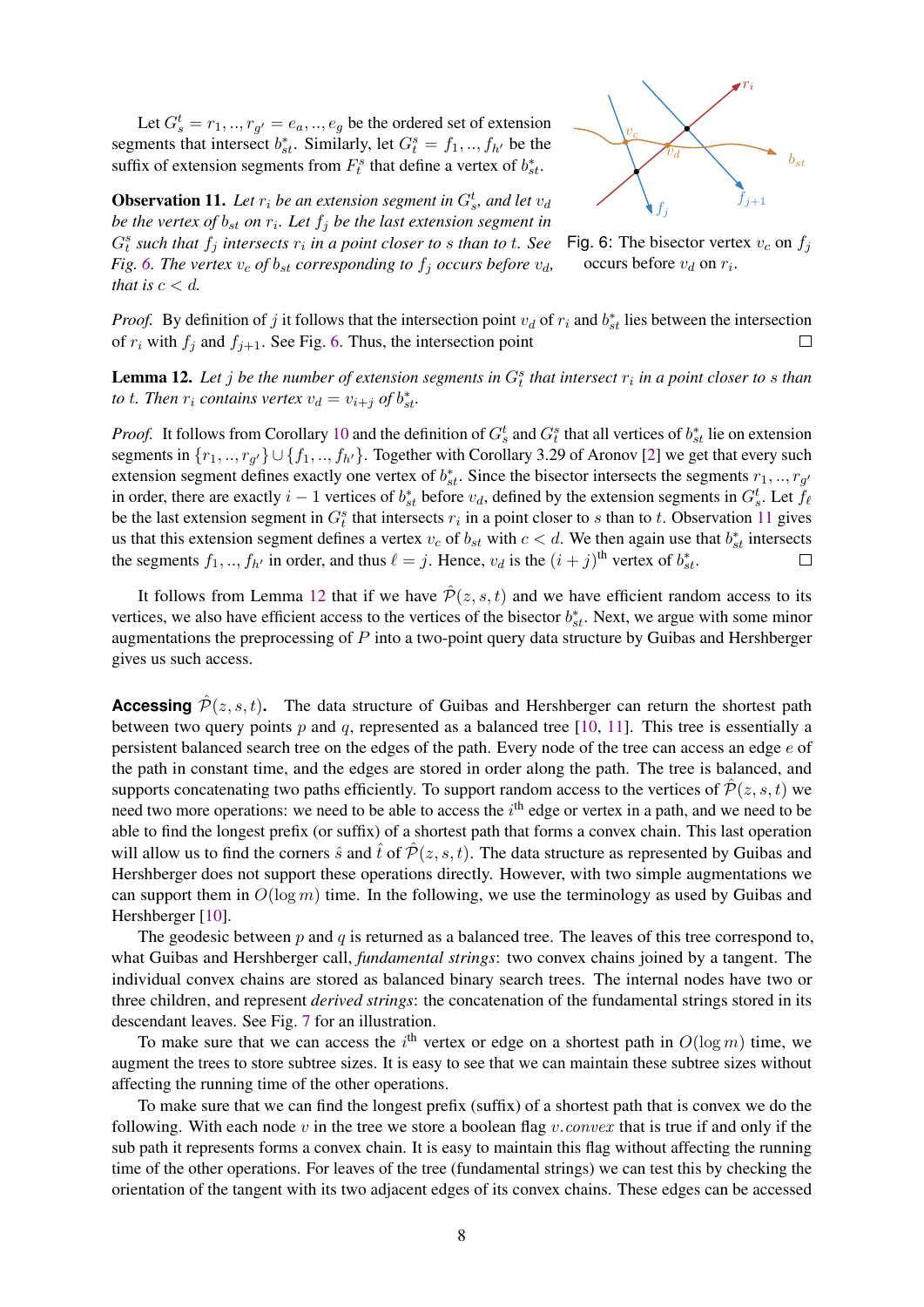<span id="page-9-0"></span>

Fig. 7: The data structure of Guibas and Hershberger [\[10\]](#page-15-7) can return the geodesic between two query points  $p$  and  $q$  as a balanced tree (a). The leaves of the tree correspond to fundamental strings: two convex chains joined by a tangent. The internal nodes represent derived strings: the concatenation of two or three sub-paths (strings). A fundamental string can be convex (b) or non-convex (c).

in constant time. Similarly, for internal nodes (derived strings) we can determine if the concatenation of the shortest paths represented by its children is convex by inspecting the *convex* field of its children, and checking the orientation of only the first and last edges of the shortest paths. We can access these edges in constant time. This augmentation allows us to find the last vertex v of a shortest path  $\zeta(p,q)$  such that  $\zeta(p, v)$  is a convex chain in  $O(\log m)$  time. We can then obtain  $\zeta(p, v)$  itself (represented by a balanced tree) in  $O(\log m)$  time by simply querying the data structure with points p and v. Hence, we can compute the longest prefix (or suffix) on which a shortest path forms a convex chain in  $O(\log m)$  time.

Given point  $z$ , the above augmentation allow us to access  $\hat{\mathcal{P}}(z, s, t)$  in  $O(\log m)$  time. We query the data structure to get the tree representing  $\zeta(s, z)$ , and, using our augmentations, find the longest convex suffix  $\zeta(s', z)$ . Similarly, we find the longest convex suffix  $\zeta(t', z)$  of  $\zeta(t, z)$ . Observe that the corners  $\hat{s}$  and  $\hat{t}$  of  $\hat{\mathcal{P}}(z, s, t)$  lie on  $\zeta(s', z)$  and  $\zeta(t', z)$ , respectively (otherwise  $\zeta(\hat{s}, z)$  and  $\zeta(\hat{t}, z)$  would not be convex chains). Unfortunately, we cannot directly use the same approach to find the part  $\varsigma(s', t')$  that is convex, as it may both start and end with a piece that is non-convex (with respect to  $\varsigma(s',t')$ ). However, consider the extension segment of the first edge of the shortest path from z to s (see Fig. [8\)](#page-9-1). This extension segment intersects the shortest path  $\zeta(s',t')$  exactly once in a point  $v$ . By construction, this point  $v$  must lie in the pseudo-triangle  $\hat{\mathcal{P}}(z, s, t)$ . Thus, we can decompose  $\varsigma(s', t')$  into two sub-paths, one of which starts with a convex chain and the other ends with a convex chain. Hence, for those chains we can use the convex fields to find the vertices s'' and t'' such that  $\varsigma(s'', v)$  and  $\varsigma(v, t'')$  are con-

<span id="page-9-1"></span>

Fig. 8: We can find the first point  $s'$  on  $\zeta(s, z)$ such that  $\zeta(s', z)$  is convex. When we have a point v of  $\zeta(s', t')$  known to be in  $\hat{\mathcal{P}}(z, s, t)$ , we can find  $s'' = \hat{s}$  (darkblue). The first point s'' on  $\zeta(s',t')$  such that  $\varsigma(s'',v)$  is convex has to lie on  $\varsigma(s',z)$ . If this is not the case (as shown in red), then we can shortcut the shortest path to avoid  $s''$ , leading to a contradiction.

vex, and thus  $\zeta(s'', t'')$  is convex. Finally, observe that s'' must occur on  $\zeta(s', z)$ , otherwise we could shortcut  $\zeta(s',t')$ . See Fig. [8.](#page-9-1) Hence,  $s'' = \hat{s}$  and  $t'' = \hat{t}$  are the two corners of the pseudo-triangle  $\hat{\mathcal{P}}(z,s,t)$ . We can find v in  $O(\log m)$  time by a binary search on  $\zeta(s',t')$ . Finding the longest convex chains starting and ending in v also takes  $O(\log m)$  time, as does computing the shortest path  $\zeta(\hat{s},\hat{t})$ . It follows that given z, we can compute (a representation of)  $\mathcal{P}(z, s, t)$  in  $O(\log m)$  time.

With the above augmentations, and using Lemma [12,](#page-8-2) we then obtain the following result.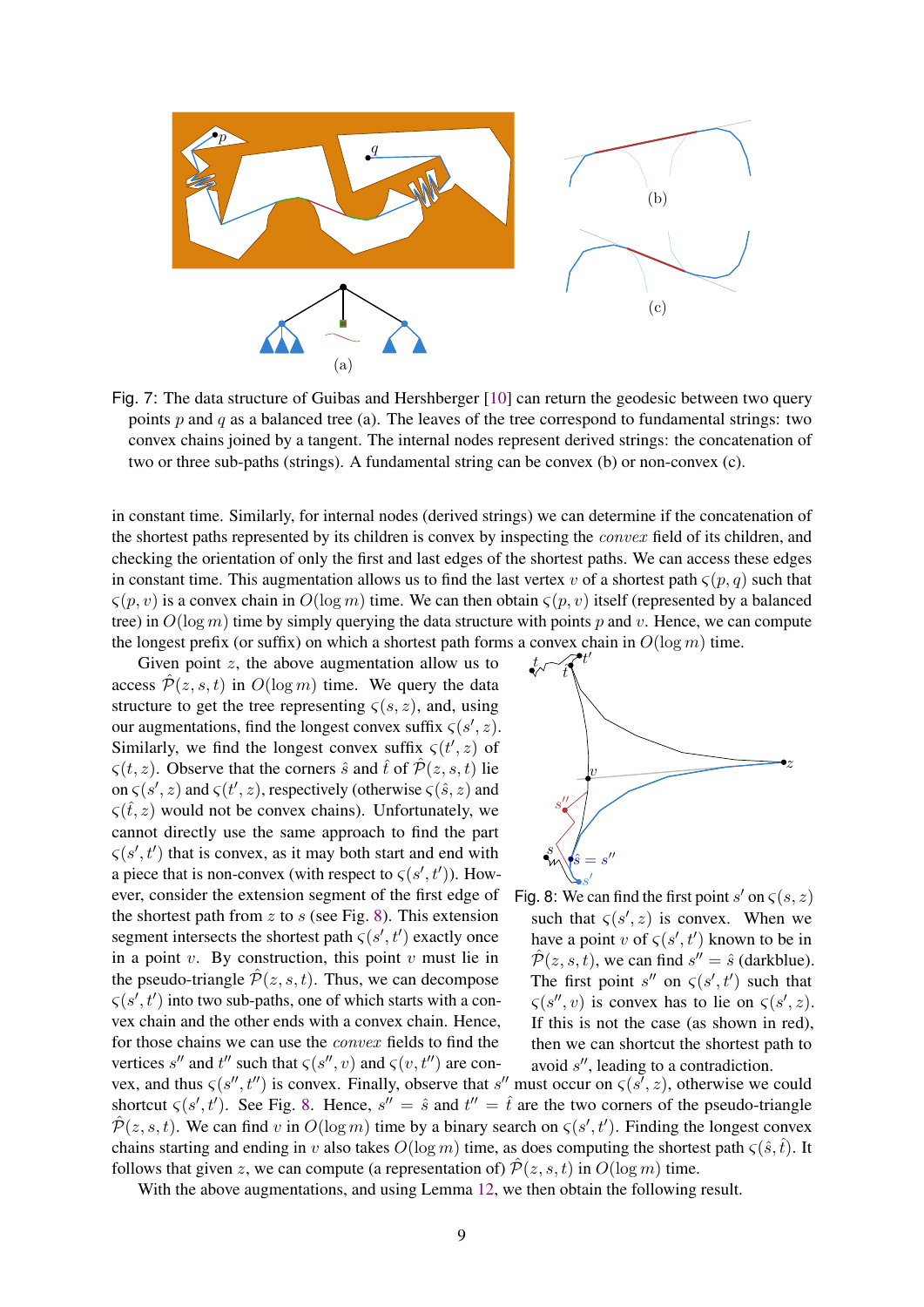<span id="page-10-2"></span>**Lemma 13.** Given the points w and z where  $b_{st}^*$  intersects d and the outer boundary of  $P_r$ , respectively, *we can access the i<sup>th</sup> vertex of*  $b_{st}^*$  *in*  $O(\log m)$  *time.* 

*Proof.* Recall that the data structure of Guibas and Hershberger [\[10\]](#page-15-7) reports the shortest path between query points  $p$  and  $q$  as a balanced tree. We augment these trees such that each node knows the size of its subtree. It is easy to do this using only constant extra time and space, and without affecting the other operations. We can then simply binary search on the subtree sizes, using Lemma [12](#page-8-2) to guide the search.  $\Box$ 

**Finding** w **and** z. We first show that we can find the point w where  $b_{st}$  enters  $P_r$  (if it exists), and then show how to find z, the other point where  $b_{st}$  intersects  $\partial P_r$ .

<span id="page-10-1"></span>**Lemma 14.** We can find w in  $O(\log^2 m)$  time.

*Proof.* Consider the geodesic distance of s to diagonal d as a function  $f_s$ , parameterized by a value  $\lambda \in [0, 1]$  along d. Similarly, let  $f_t$  be the distance function from t to d. Since  $b_{st}$  intersects d exactly once –namely in w– the predicate  $\hat{\mathcal{P}}(\lambda) = f_s(\lambda) < f_t(\lambda)$  changes from TRUE to FALSE (or vice versa) exactly once. Query the data structure of Guibas and Hershberger [\[10\]](#page-15-7) to get the funnel representing the shortest paths from s to the points in d. Let  $p_1, ..., p_h$ , with  $h = O(m)$ , be the intersection points of the extension segments of vertices in the funnel with d. Similarly, compute the funnel representing the shortest paths from t to d. The extension segments in this funnel intersect d in points  $q_1, \ldots, q_k$ , with  $k = O(m)$ . We can now simultaneously binary search among  $p_1, ..., p_h$  and  $q_1, ..., q_k$  to find the smallest interval I bounded by points in  $\{p_1, ..., p_h, q_1, ..., q_k\}$  in which  $\hat{\mathcal{P}}$  flips from TRUE to FALSE. Hence, I contains w. Computing the distance from s (t) to some  $q_i$  ( $p_i$ ) takes  $O(\log m)$  time, and thus we can find I in  $O(\log^2 m)$  time. On interval I both  $f_s$  and  $f_t$  are simple hyperbolic functions consisting of a single piece, and thus we can compute  $w$  in constant time.  $\Box$ 

Consider the vertices  $v_1, ..., v_h$  of  $P_r$  in clockwise order, where  $d = \overline{v_h v_1}$  is the diagonal. Since the bisector  $b_{st}$  intersects the outer boundary of  $P_r$  in only one point, there is a vertex  $v_a$  such that  $v_1, ..., v_a$ are all closer to t than to s, and  $v_{a+1},..., v_h$  are all closer to s than to t. We can thus find this vertex  $v_a$ using a binary search. This takes  $O(\log^2 m)$  time, as we can compute  $\zeta(s, v_i)$  and  $\zeta(t, v_i)$  in  $O(\log m)$ time. It then follows that z lies on the edge  $\overline{v_a, v_{a+1}}$ . We can find the exact location of z using a similar approach as in Lemma [14.](#page-10-1) This takes  $O(\log^2 m)$  time. Thus, we can find z in  $O(\log^2 m)$  time. We summarize our results from this section in the following theorem.

**Theorem 15.** Let P be a simple polygon with m vertices that is split into  $P_\ell$  and  $P_r$  by a diagonal d. In  $O(m)$  *time we can preprocess P, such that for any pair of points*  $s$  *and*  $t$  *in*  $P_\ell$ *, we can compute a representation of*  $b_{st}^* = b_{st} \cap P_r$  *in*  $O(\log^2 m)$  *time. This representation supports accessing any of its vertices in* O(log m) *time.*

#### <span id="page-10-0"></span>**4 Rebuilding the Forest** V

Consider a level in the balanced decomposition of  $P$  at which a diagonal  $d$  splits a subpolygon of  $P$  into  $P_\ell$  and  $P_r$ , and assume without loss of generality that d is vertical and that  $P_r$  lies right of d. Recall that we partition the sites  $S_\ell \subset P_\ell$  into groups (subsets). When we insert a new site into a group  $S^*$  of size k, or delete a site from  $S^*$ , we rebuild the forest  $V = V(S^*)$ , representing the topology of the Voronoi Diagram of  $S^*$  in  $P_r$ , from scratch. We will now show that we can compute V efficiently by considering it as an abstract Voronoi diagram [\[16\]](#page-16-6). Assuming that certain geometric primitives like computing the intersections between "related" bisectors take  $O(X)$  time we can construct an abstract Voronoi diagram in expected  $O(Xk \log k)$  time [\[16\]](#page-16-6). We will show that V is a actually a *Hamiltonian* abstract voronoi diagram, which means that it can be constructed in  $O(Xk)$  time [\[15\]](#page-16-5). We show this in Section [4.1.](#page-11-0) In Section [4.2](#page-12-0) we discuss the geometric primitives used by the algorithm of Klein and Lingas [\[15\]](#page-16-5); essentially computing (a representation of) the concrete Voronoi diagram of five sites. We show that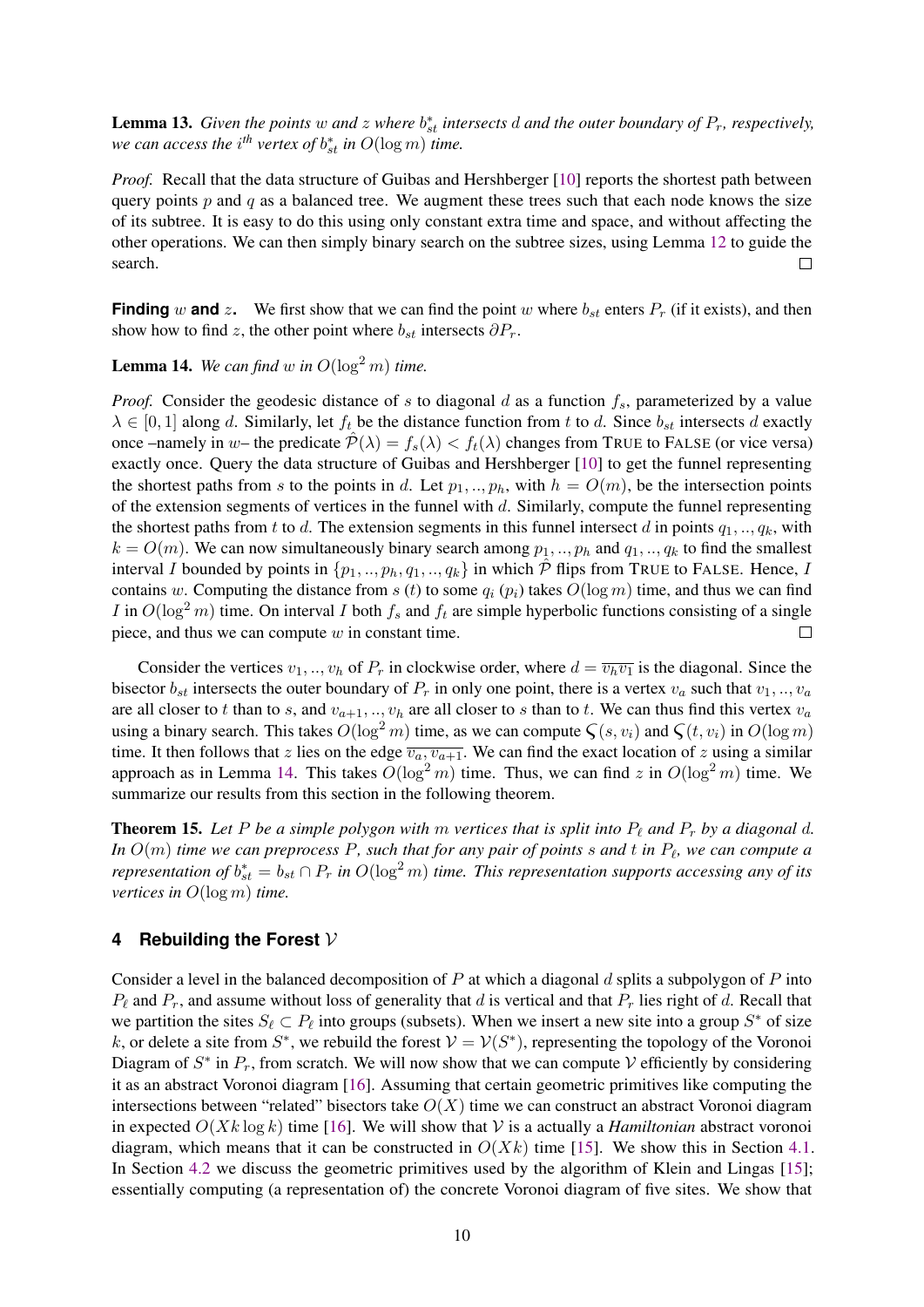we can implement these primitives in  $O(\log^2 m)$  time by computing the intersection point between two "related" bisectors  $b_{st}^*$  and  $b_{tu}^*$ . This then gives us an  $O(k \log^2 m)$  time algorithm for constructing  $V$ . Finally, in Section [4.3](#page-13-0) we argue that having only the topological structure  $V$  is sufficient to find the site in  $S^*$  closest to a query point  $q \in P_r$ .

#### <span id="page-11-0"></span>**4.1 Hamiltonian abstract Voronoi Diagrams**

In this section we show that we can consider  $\mathcal V$  as a Hamiltonian abstract Voronoi diagram. A Voronoi diagram is *Hamiltonian* if there is a curve –in our case the diagonal d– that intersects all regions exactly once, and furthermore this holds for all subsets of the sites [\[15\]](#page-16-5). Let  $S^*$  be the set of sites in  $P_\ell$  that we consider, and let  $T^*$  be the subset of sites from  $S^*$  whose Voronoi regions intersect d, and thus occur in  $\mathcal V$ .

**Lemma 16.** *The Voronoi diagram*  $V(T^*)$  *in*  $P_r$  *is a Hamiltonian abstract Voronoi diagram.* 

*Proof.* By Lemma [3](#page-5-2) any bisector  $b_{st}$  intersects the diagonal d at most once. This implies that for any subset of sites  $T \subseteq S^*$ , so in particular for  $T^*$ , the diagonal d intersects all Voronoi regions in  $V(T)$  at most once. By definition,  $d$  intersects all Voronoi regions of the sites in  $T^*$  at least once. What remains is to show that this holds for any subset of  $T^*$ . This follows since the Voronoi region  $V(s, T_1 \cup T_2)$  of a site s with respect to a set  $T_1 \cup T_2$  is contained in the voronoi region  $V(s, T_1)$  of s with respect to  $T_1$ .

**Computing the Order Along** d. We will use the algorithm of Klein and Lingas [\[15\]](#page-16-5) to construct  $V = V(S^*) = V(T^*)$ . To this end, we need the set of sites  $T^*$  whose Voronoi regions intersect d, and the order in which they do so. Next, we show that we can maintain the sites in  $S^*$  so that we can compute this information in  $O(k \log^2 m)$  time.

<span id="page-11-1"></span>**Lemma 17.** Let  $s_1, \ldots, s_k$  denote the sites in  $S^*$  by increasing distance from the bottom-endpoint p of d, and let  $t_1, ..., t_z$  be the subset  $T^* \subseteq S^*$  of sites whose Voronoi regions intersect d, ordered along d from *bottom to top. For any pair of sites*  $t_a = s_i$  *and*  $t_c = s_j$ *, with*  $a < c$ *, we have that*  $i < j$ *.* 

*Proof.* Since  $t_a$  and  $t_c$  both contribute Voronoi regions intersecting d, their bisector must intersect d in some point w in between these two regions. Since  $a < c$  it then follows that all points on d below w, so in particular the bottom endpoint p, are closer to  $t_a = s_i$  than to  $t_c = s_j$ . Thus,  $i < j$ .  $\Box$ 

Lemma [17](#page-11-1) suggests a simple iterative algorithm for extracting  $T^*$  from  $S^* = s_1, ..., s_k$ .

<span id="page-11-2"></span>**Lemma 18.** *Given*  $S^* = s_1, ..., s_k$ , we can compute  $T^*$  from  $S^*$  in  $O(k \log^2 m)$  time.

*Proof.* We consider the sites in  $S^*$  in increasing order, while maintaining  $T^*$  as a stack. More specifically, we maintain the invariant that when we start to process  $s_{j+1}$ ,  $T^*$  contains exactly those sites among  $s_1, \ldots, s_j$  whose Voronoi region intersects d, in order along d from bottom to top.

Let  $s_{j+1}$  be the next site that we consider, and let  $t = s_i$ , for some  $i \leq j$ , be the site currently at the top of the stack. We now compute the distance  $\zeta(s_{i+1}, q)$  between  $s_{i+1}$  and the topmost endpoint q of d. If this distance is larger than  $\zeta(t, q)$ , it follows that the Voronoi region of  $s_{j+1}$  does not intersect d: since the bottom endpoint p of d is also closer to  $t = s_i$  than to  $s_{j+1}$ , all points on d are closer to t than to  $s_{j+1}$ .

If  $\zeta(s_{j+1}, q)$  is at most  $\zeta(t, q)$  then the Voronoi region of  $s_{j+1}$  intersects d (since t was the site among  $s_1, ..., s_j$  that was closest to q before). Furthermore, since p is closer to  $t = s_i$  than to  $s_{j+1}$  the bisector between  $s_{i+1}$  and t must intersect d in some point a. If this point a lies above the intersection point c of d with the bisector between t and the second site  $t'$  on the stack, we have found a new additional site whose Voronoi region intersects d. We push  $s_{j+1}$  onto  $T^*$  and continue with the next site  $s_{j+2}$ . Note that the Voronoi region of every site intersects  $d$  in a single segment, and thus  $T^*$  correctly represents all sites intersecting d. If a lies below c then the Voronoi region of t, with respect to  $s_1, . .s_{j+1}$ , does not intersect d. We thus pop t from  $T^*$ , and repeat the above procedure, now with  $t'$  at the top of the stack.

Since every site is added to and deleted from  $T^*$  at most once the algorithm takes a total of  $O(k)$ steps. Computing  $\varsigma(s_{j+1}, q)$  takes  $O(\log m)$  time, and finding the intersection between d and the bisector of  $s_{i+1}$  and t takes  $O(\log^2 m)$  time (Lemma [14\)](#page-10-1). The lemma follows.  $\Box$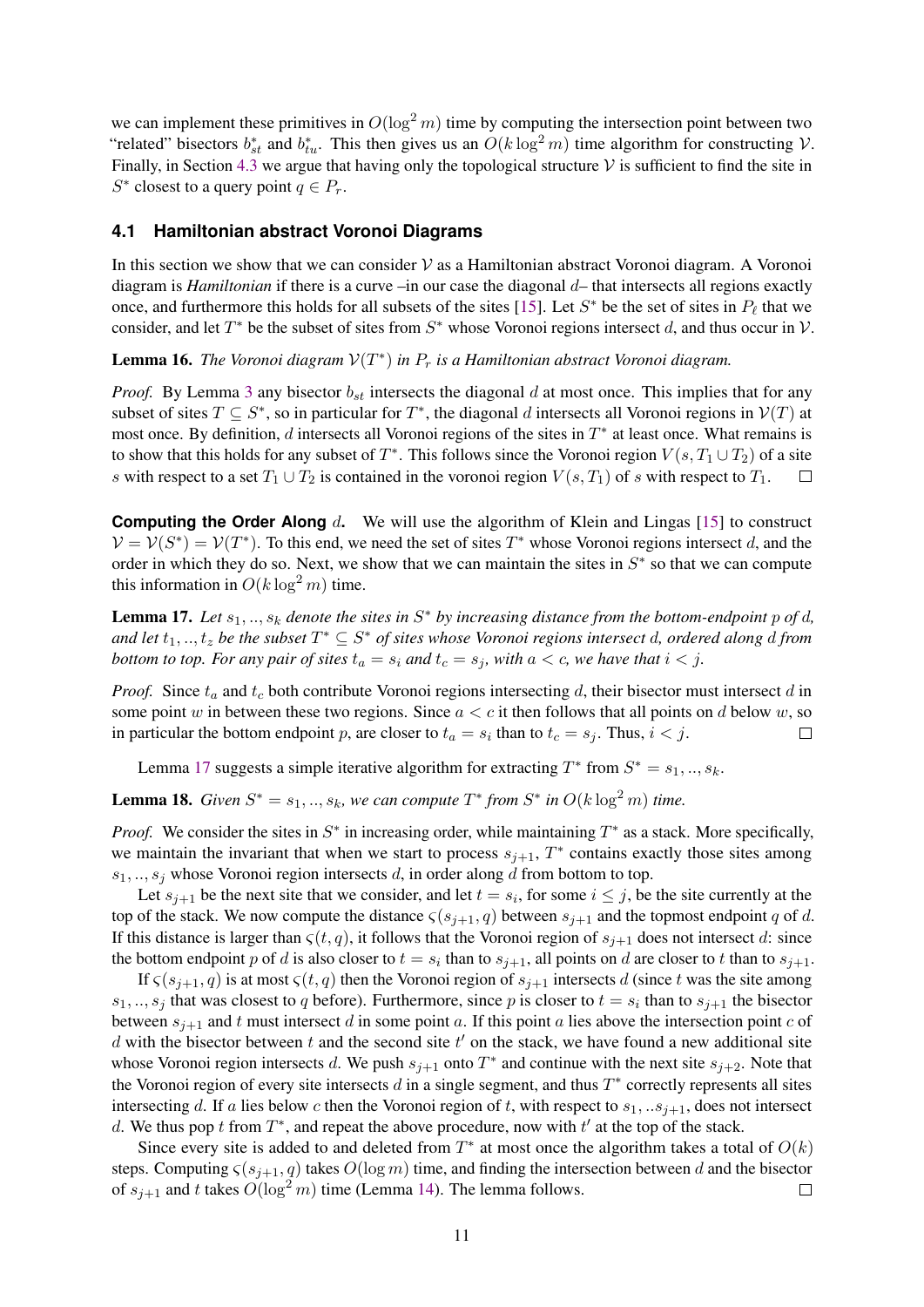We now simply maintain the sites in  $S^*$  in a balanced binary search tree on increasing distance to the bottom endpoint p of d. It is easy to maintain this order in  $O(\log m + \log k)$  time per upate. We then extract the set of sites  $T^*$  that have a Voronoi region intersecting d, and thus  $P_r$ , ordered along d using the algorithm from Lemma [18.](#page-11-2)

#### <span id="page-12-0"></span>**4.2 Implementing the Required Geometric Primitives**

In this section we discuss how to implement the geometric primitives needed by the algorithm of Klein and Lingas [\[15\]](#page-16-5). They describe their algorithm in terms of the following two basic operations: (i) compute the concrete Voronoi diagram of five sites, and (ii) insert a new site  $s$  into the existing Voronoi diagram  $V(S)$ . In their analysis, this first operation takes constant time, and the second operation takes time proportional to the size of  $V(S)$  that lies inside the Voronoi region of t in  $V(S \cup \{t\})$ . We observe that that to implement these operations it is sufficient to be able to compute the intersection between two "related" bisectors  $b_{st}$  and  $b_{tu}$  –essentially computing the Voronoi diagram of three sites– and to test if a given point q lies on the s-side of the bisector  $b_{st}$  (i.e. testing if q is "closer to" s than to t). We then show that in our setting we can implement these operations in  $O(\log^2 m)$  time, thus leading to an  $O(k \log^2 m)$ time algorithm to compute  $V$ .

<span id="page-12-2"></span>Observation 19. *Let* S *be a set of sites whose Voronoi diagram in domain* D *is Hamiltonian, and let* s*,* t*, and*  $u$  *be three sites in*  $S$ *. The bisectors*  $b_{st}$  *and*  $b_{tu}$  *intersect at most once inside*  $D$ *.* 

*Proof.* Consider an intersection point p between  $b_{st}$  and  $b_{tu}$  in D. This point also appears on  $b_{su}$  (see e.g. [\[14,](#page-16-7) [15\]](#page-16-5)), and thus it appears as a degree three vertex in the Voronoi diagram  $V({s, t, u})$ . Since  $\mathcal{V}(\{s,t,u\})$  is also Hamiltonian, it is a forest that partitions the domain D into three simply connected regions: one for each site. It follows that there can be at most one degree three vertex in  $V(\{s, t, u\})$ , otherwise we get more than three regions in D. otherwise we get more than three regions in D.

**Inserting a new site.** Klein and Lingas [\[15\]](#page-16-5) sketch the following algorithm to insert a new site t into the Hamiltonian Voronoi diagram  $V(S)$ of a set of sites S. We provide some missing details of this procedure, and briefly argue that we can use it to insert into a diagram of three sites. Let D denote the domain in which we are interested in  $V(S)$  (in our application, D is the subpolygon  $P_r$ ) and let d be the curve that intersects all regions in  $V(S)$ . Recall that  $V(S)$  is a forest. We root all trees such that the leaves correspond to the intersections of the bisectors with d. The roots of the trees now corresponds to points along the boundary  $\partial D$ of D. We connect them into one tree T using curves along  $\partial D$ . Now consider the Voronoi region V of t with respect to  $S \cup \{t\}$ , and observe that  $T \cap V$  is a subtree  $T'$  of  $T$ . Therefore, if we have a starting point  $p$ on T that is known to lie in V (and thus in T'), we can compute T' simply by exploring T. To obtain  $V(S \cup \{t\})$  we then simply remove T', and connect up the tree appropriately. See Fig. [9](#page-12-1) for an illustration. We can test if a vertex v of T is part of T' simply by testing if v lies on the t-side of the bisector between  $t$  and one of the sites defining  $v$ . We can find the exact point q where an edge  $(u, v)$  of T, representing a piece of a bisector  $b_{su}$  leaves V by computing the intersection point of  $b_{su}$  with  $b_{tu}$  and  $b_{st}$ .

We can find the starting point  $p$  by considering the order of the Voronoi regions along d. Let s and u be the predecessor and successor of t in this order. Then the intersection point of d with  $b_{su}$  must lie in V. This point corresponds to a leaf in  $T$ . In case  $t$  is the first site in the ordering along  $d$  we start from the root  $h$  of the tree that contains the bisector between the first two sites in the ordering; if this point is not on the  $t$ -side of the

<span id="page-12-1"></span>

Fig. 9: The part of  $T$ , the tree representing the Hamiltonian Voronoi diagram (green), that lies inside the Voronoi region V (blue) of a new site  $t$  is a subtree  $T'$  (fat). We can compute  $T'$ , by exploring  $T$  from a point  $p$  inside  $V$ . In case  $t$  is the first site in the ordering along  $d$  we can start from the root h of the "first" tree in  $V$ .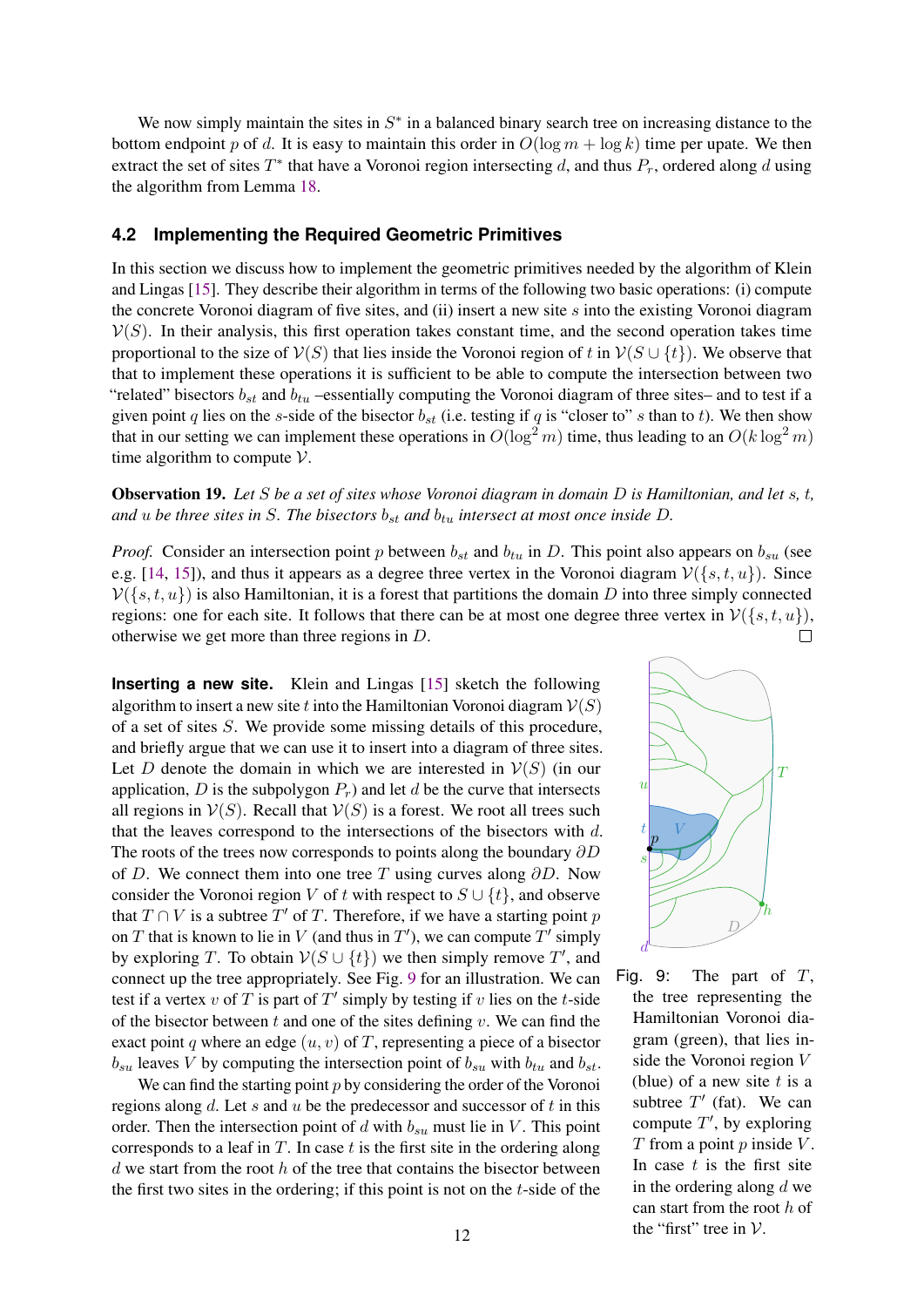bisector between t and one of the sites defining h then  $b_{tu}$  forms its own tree (which we then connect to the global root). We do the same when t is the last point in the ordering. This procedure requires  $O(|T'|)$ time in total (excluding the time it takes to find  $t$  in the ordering of  $S$ ; we already have this information when the procedure is used in the algorithm of Klein and Lingas [\[15\]](#page-16-5)).

We use the above procedure to compute the Voronoi diagram of five sites in constant time: simply pick three of the sites  $s, t$ , and  $u$ , ordered along  $d$ , compute their Voronoi diagram by computing the intersection of  $b_{st}$  and  $b_{tu}$  (if it exists), and insert the remaining two sites. Since the intermediate Voronoi diagrams have constant size, this takes constant time.

Computing the intersection of bisectors  $b_{st}^*$  and  $b_{tu}^*$ . Since  $\mathcal V$  is a Hamiltonian Voronoi diagram, any any pair of bisectors  $b_{st}^*$  and  $b_{tu}^*$ , with  $s, t, u \in T^*$ , intersect at most once (Observation [19\)](#page-12-2). Next, we show how to compute this intersection point (if it exists).

<span id="page-13-2"></span>**Lemma 20.** *Given*  $\hat{\mathcal{P}}(z,s,t)$  *and*  $\hat{\mathcal{P}}(z',t,u)$ *, we can* find the intersection point  $p$  of  $b_{st}^*$  and  $b_{tu}^*$  (if it exists) *in*  $O(\log^2 m)$  *time.* 

<span id="page-13-1"></span>



*Proof.* We will find the edge of  $b_{st}^*$  containing the intersection point p by binary searching along the vertices of  $b_{st}^*$ . Analogously we find the edge of  $b_{tu}^*$  containing p. It is then easy to compute the exact location of  $p$  in constant time.

Let w be the starting point of  $b_{st}^*$ , i.e. the intersection of  $b_{st}$  with d, and assume that t is closer to w than u, that is,  $\zeta(t, w) < \zeta(u, w)$  (the other case is symmetric). In our binary search, we now simply find the last vertex  $v = v_k$  for which  $\zeta(t, v) < \zeta(u, v)$ . It then follows that p lies on the edge  $(v_k, v_{k+1})$ of  $b_{st}^*$ . See Fig. [10.](#page-13-1) Using Lemma [13](#page-10-2) we can access any vertex of  $b_{st}^*$  in  $O(\log m)$  time. Thus, this procedure takes  $O(\log^2 m)$  time in total.  $\Box$ 

Note that we can easily extend the algorithm from Lemma [20](#page-13-2) to also return the actual edges of  $b_{st}^*$ and  $b_{tu}^*$  that intersect. With this information we can construct the cyclic order of the edges incident to the vertex of V representing this intersection point. It now follows that for every group  $S^*$  of sites in  $P_\ell$ , we can compute a representation of V of size  $O(k)$  in  $O(k \log^2 m)$  time.

# <span id="page-13-0"></span>**4.3 Planar Point Location in** V

In this section we show that we can efficiently answer point location queries, and thus nearest neighbor queries using  $V$ .

<span id="page-13-4"></span>**Lemma 21.** For  $s, t \in S_\ell$ , the part of the bisector  $b_{st}^* = b_{st} \cap P_r$  that lies in  $P_r$  is x-monotone.

*Proof.* Assume, by contradiction, that  $b_{st}$  is not x-monotone in  $P_r$ , and let p be a point on  $b_{st}$  such that  $p_x$  is a local maximum. Since  $b_{st}^*$  is not  $x$ -monotone, it intersects the vertical line through  $p$  also in another point p' further along  $b_{st}^*$ . Let q be a point in the region enclosed by the subcurve along  $b_{st}^*$  from p to p' and  $\overline{pp'}$ . See Fig. [11.](#page-13-3) This means that either  $\zeta(s,q)$  or  $\zeta(t,q)$  is non x-monotone. Assume without loss of generality that it is  $\varsigma(s,q)$ . It is now easy to show that  $\varsigma(s,q)$  must pass through p. However, that means that  $b_{st}^*$  (and thus  $b_{st}$ ) touches the polygon boundary in p. By the general position assumption  $b_{st}$  has no points in common with  $\partial P$  other than its end points. Contradiction.  $\Box$ 

Since the (restriction of the) bisectors are  $x$ -monotone (Lemma [21\)](#page-13-4) we can preprocess  $V$  for point location using the data structure of Edelsbrunner and Stolfi [\[8\]](#page-15-10). Given the combinatorial embedding of  $V$ ,

<span id="page-13-3"></span>

Fig. 11: A non  $x$ -monotone bisector can occur only in degenerate inputs.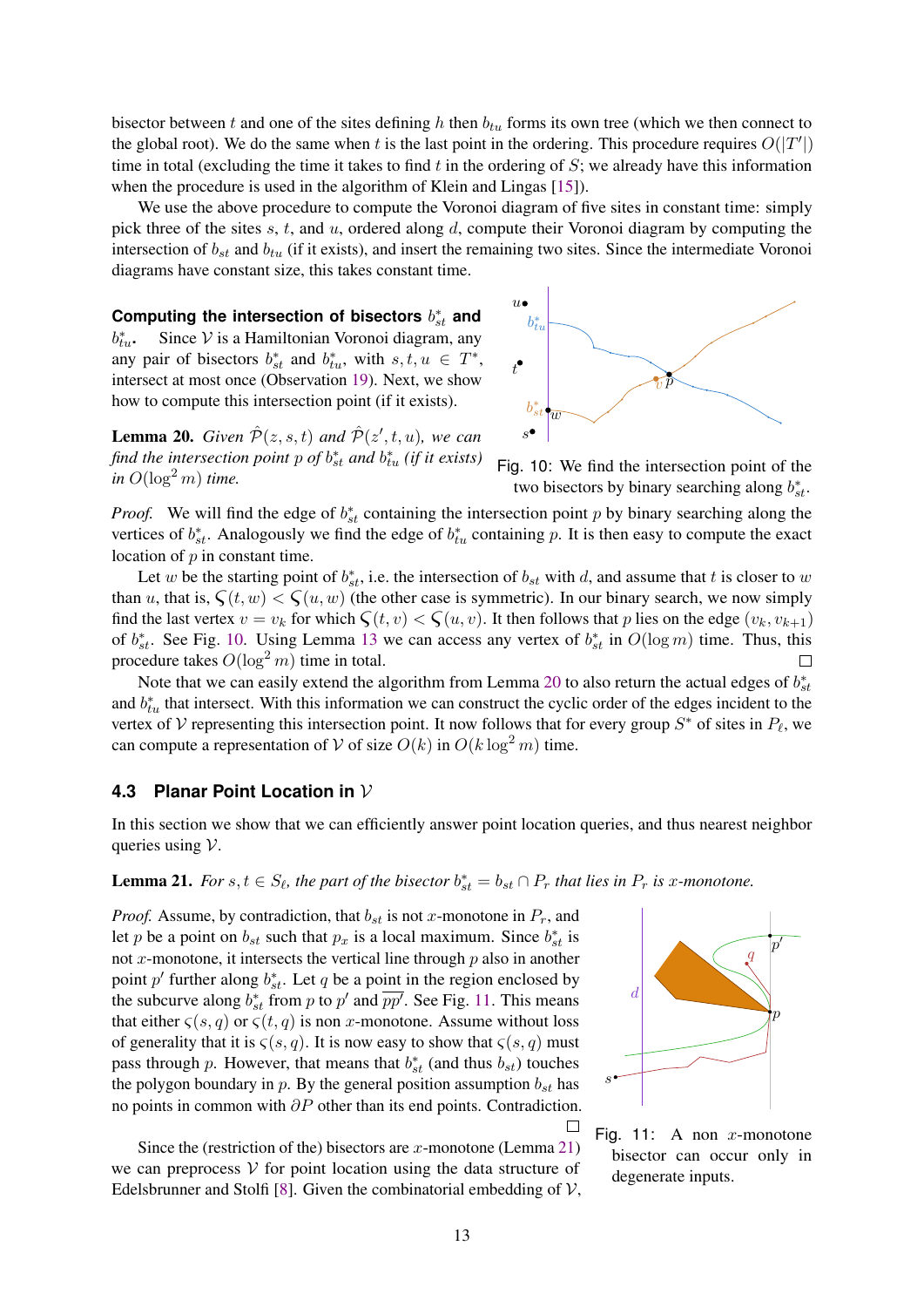this takes  $O(|V|)$  time. To decide if a query point q lies above or below an edge  $e \in V$  we simply compute the distances  $\zeta(s, q)$  and  $\zeta(t, q)$  between q and the sites s and t defining the bisector corresponding to edge e. This takes  $O(\log m)$  time. Point q lies on the side of the site that has the shorter distance. It follows that we can preprocess V in  $O(k)$  time, and locate the Voronoi region containing a query point q in  $O(\log k \log m)$  time. We summarize our results in the following Lemma.

**Lemma 22.** Given a set of k sites  $S^*$  in  $P_\ell$ , ordered by increasing distance from the bottom-endpoint *of* d, we can construct the forest V representing the Voronoi diagram of  $S^*$  in  $P_r$  in  $O(k \log^2 m)$  time. *Given*  $V$ , we can find the site  $s \in S^*$  closest to a query point  $q \in P_r$  in  $O(\log k \log m)$  time.

# <span id="page-14-0"></span>**5 Putting Everything Together**

For every level of the balanced decomposition, we split  $S_\ell$  into  $O(\sqrt{n})$  groups, and for each group build the Voronoi diagram in  $P_r$  using the approach from Section [4.](#page-10-0) We process the sites in  $S_r$  analogously. This leads to the following result.

Theorem 23. *Given a polygon* P *with* m *vertices, we can build a fully dynamic data structure of size* O(n log m + m) *that maintains a set of* n *point sites in* P *and allows for geodesic nearest neighbor*  $q$ ueries in  $O(\sqrt{n}\log n\log^2 m)$  *time. Inserting or deleting a site takes*  $O(\sqrt{n}\log^3 m)$  *time.* 

*Proof.* Since every site occurs in exactly one group per level of the balanced decomposition, and there are  $O(\log m)$  levels, the total space required for our data structure is  $O(n \log m + m)$ . Similarly, when we insert or delete a site, we have to insert or delete it in  $O(\log m)$  levels. Each such insertion or deletion takes  $O(\sqrt{n}\log^2 m)$  time, as we have to rebuild a Voronoi diagram for one group. For a query, we have to query all  $O(\sqrt{n})$  groups in  $O(\log m)$  levels. This leads to a total query time of  $O(\sqrt{n}\log n\log^2 m)$ .

**Insertions only.** In case our data structure has to support only insertions, we can improve the insertion time to  $O(\log n \log^3 m)$ , albeit being amortized. Recall that at every node of the balanced decomposition our data structure partitions the sites in  $S_\ell$  in  $O(\sqrt{n})$  groups of size  $O(\sqrt{n})$  each. Instead, we now maintain these sites in groups of size  $2^i$ , for  $i \in [1..O(\log n)]$ . When we insert a new site, we may get two groups of size  $2^i$ . We then remove these groups, and construct a new group of size  $2^{i+1}$ . For this group we rebuild the Voronoi diagram V that these sites induce on  $P_r$  from scratch. Using a standard binary counter argument it can be shown that every data structure of size  $2^{i+1}$  gets rebuild (at a cost of  $O(2^i \log^2 m)$ ) only after  $2^i$  new sites have been inserted [\[19\]](#page-16-8). So, if we charge  $O(\log n \log^2 m)$  to each site, it can pay for rebuilding all of the structures it participates in. We do this for all  $O(\log m)$  levels in the balanced decomposition, hence we obtain the following result.

Corollary 24. *Given a polygon* P *with* m *vertices, we can build an insertion-only data structure of size* O(n log m + m) *that stores a set of* n *point sites in* P*, and allows for geodesic nearest neighbor queries in worst-case*  $O(\log^2 n \log^2 m)$  *time, and allows inserting a site in amortized*  $O(\log n \log^3 m)$  *time.* 

**Offline updates.** When we have both insertions and deletions, but the order of these operations is known in advance, we can maintain S in amortized  $O(\log n \log^3 m)$  time per update, where n is the maximum number of sites in S at any particular time. Queries take  $O(\log^2 n \log^2 m)$  time, and may arbitrarily interleave with the updates. Furthermore, we do not have to know them in advance.

For ease of description, we assume that the total number of updates  $N$  is proportional to the number of sites at any particular time, i.e.  $N \in O(n)$ . We can easily extend our approach to larger N by grouping the updates in  $N/n$  groups of size  $O(n)$  each. Consider a node of the balanced decomposition whose diagonal that splits its subpolygon into  $P_\ell$  and  $P_r$ . We partition the sites in  $S_\ell$  into groups such that at any time, a query  $q \in P_r$  can be answered by considering the Voronoi diagrams in  $P_r$  of only  $O(\log n)$ groups. We achieve this by building a segment tree on the intervals during which the sites are "alive". More specifically, let  $[t_1, t_2]$  denote a time interval in which a site s should occur in  $S_\ell$  (i.e. s lies in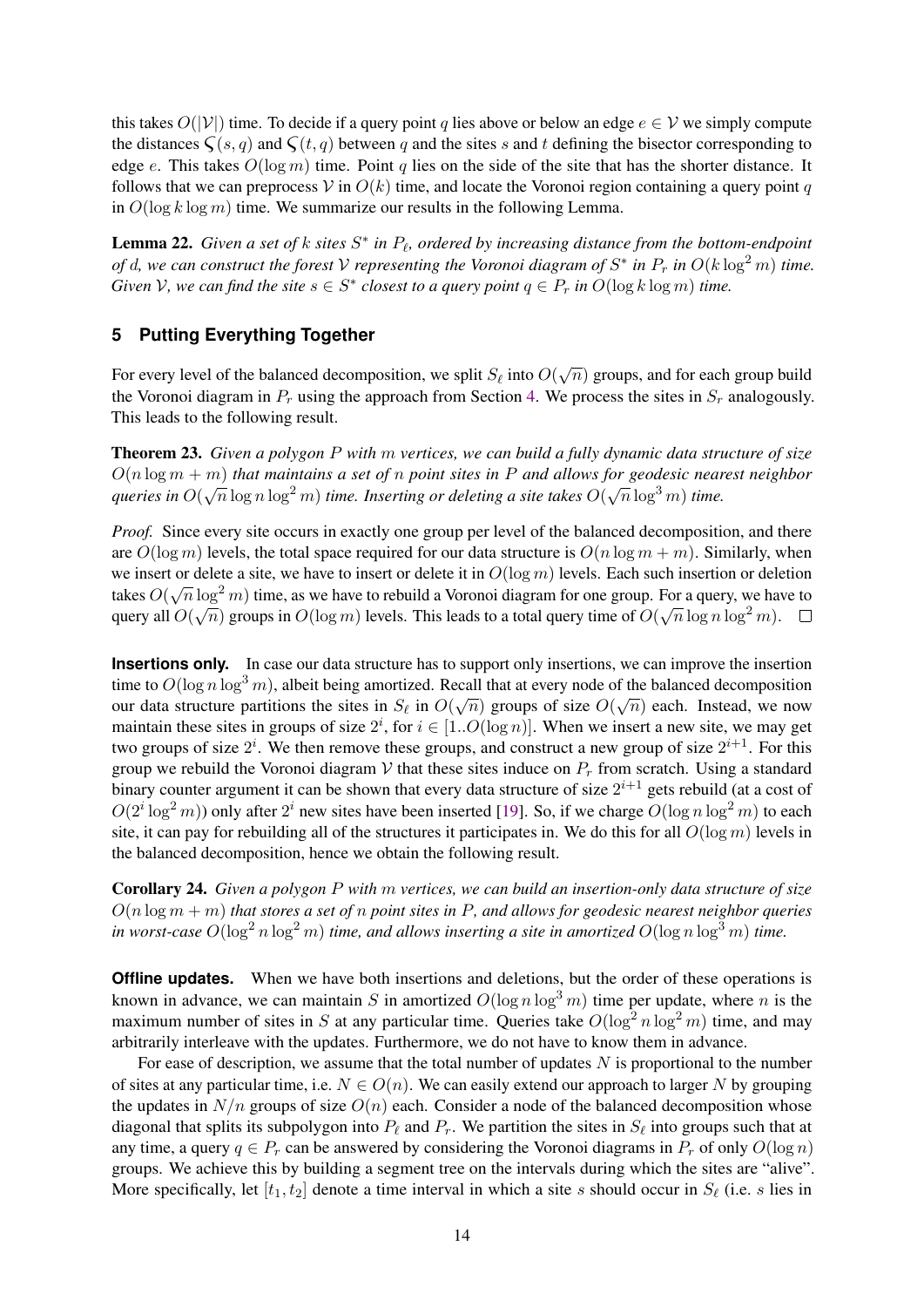$P_\ell$  and there is an INSERT(s) operation at time  $t_1$  and its corresponding DELETE(s) at time  $t_2$ ). We store the intervals of all sites in  $S_\ell$  in a segment tree [\[6\]](#page-15-1). Each node v in this tree is associated with a subset  $S_v$  of the sites from  $S_\ell$ . We build the Voronoi diagram that  $S_v$  induces on  $P_r$ . Every site occurs in  $O(\log n)$  subsets, and in  $O(\log m)$  levels of the balanced decomposition, so the total size of our data structure is  $O(n \log n \log m + m)$ . Building the Voronoi diagram for each node v takes  $O(|S_n| \log^2 m)$ time. Summing these results over all nodes in the tree, and all levels of the balanced decomposition, the total construction time is  $O(n \log n \log^3 m + m)$  time. We conclude:

Corollary 25. *Given a polygon* P *with* m *vertices, and a sequence of operations that either insert a point site inside* P *into a set* S*, or delete a site from* S*, we can maintain a dynamic data structure of size*  $O(n \log n \log m + m)$ *, where n is the maximum number of sites in S at any time, that stores S*, *and allows for geodesic nearest neighbor queries in*  $O(\log^2 n \log^2 m)$  *time. Updates take amortized*  $O(\log n \log^3 m)$  *time.* 

# **Acknowledgments**

We would like to thank Constantinos Tsirogiannis for suggesting the migration problem that originally started this research, and Luis Barba for useful discussions about dynamic Voronoi diagrams. This work was supported by the Danish National Research Foundation under grant nr. DNRF84.

#### **References**

- <span id="page-15-4"></span>[1] P. K. Agarwal and J. Matoušek. Dynamic Half-Space Range Reporting and its Applications. *Algorithmica*, 13(4):325–345, 1995.
- <span id="page-15-2"></span>[2] B. Aronov. On the Geodesic Voronoi Diagram of Point Sites in a Simple Polygon. *Algorithmica*, 4(1):109–140, 1989.
- <span id="page-15-3"></span>[3] J. L. Bentley and J. B. Saxe. Decomposable searching problems I. Static-to-dynamic transformation. *Journal of Algorithms*, 1(4):301–358, 1980.
- <span id="page-15-0"></span>[4] M. T. Burrows, D. S. Schoeman, A. J. Richardson, J. G. Molinos, A. Hoffmann, L. B. Buckley, P. J. Moore, C. J. Brown, J. F. Bruno, C. M. Duarte, et al. Geographical limits to species-range shifts are suggested by climate velocity. *Nature*, 507(7493):492–495, 2014.
- <span id="page-15-6"></span>[5] T. M. Chan. A Dynamic Data Structure for 3-D Convex Hulls and 2-D Nearest Neighbor Queries. *J. ACM*, 57(3):16:1–16:15, Mar. 2010.
- <span id="page-15-1"></span>[6] M. de Berg, O. Cheong, M. van Kreveld, and M. Overmars. *Computational Geometry: Algorithms and Applications*. Springer, 3rd edition, 2008.
- <span id="page-15-5"></span>[7] D. Dobkin and S. Suri. Maintenance of Geometric Extrema. *J. ACM*, 38(2):275–298, Apr. 1991.
- <span id="page-15-10"></span>[8] H. Edelsbrunner, L. Guibas, and J. Stolfi. Optimal Point Location in a Monotone Subdivision. *SIAM Journal on Computing*, 15(2):317–340, May 1986.
- <span id="page-15-9"></span>[9] L. Guibas, J. Hershberger, D. Leven, M. Sharir, and R. E. Tarjan. Linear-Time Algorithms for Visibility and Shortest Path Problems Inside Triangulated Simple Polygons. *Algorithmica*, 2(1):209– 233, 1987.
- <span id="page-15-7"></span>[10] L. J. Guibas and J. Hershberger. Optimal Shortest Path Queries in a Simple Polygon. *Journal of Computer and System Sciences*, 39(2):126 – 152, 1989.
- <span id="page-15-8"></span>[11] J. Hershberger. A new data structure for shortest path queries in a simple polygon. *Information Processing Letters*, 38(5):231–235, June 1991.